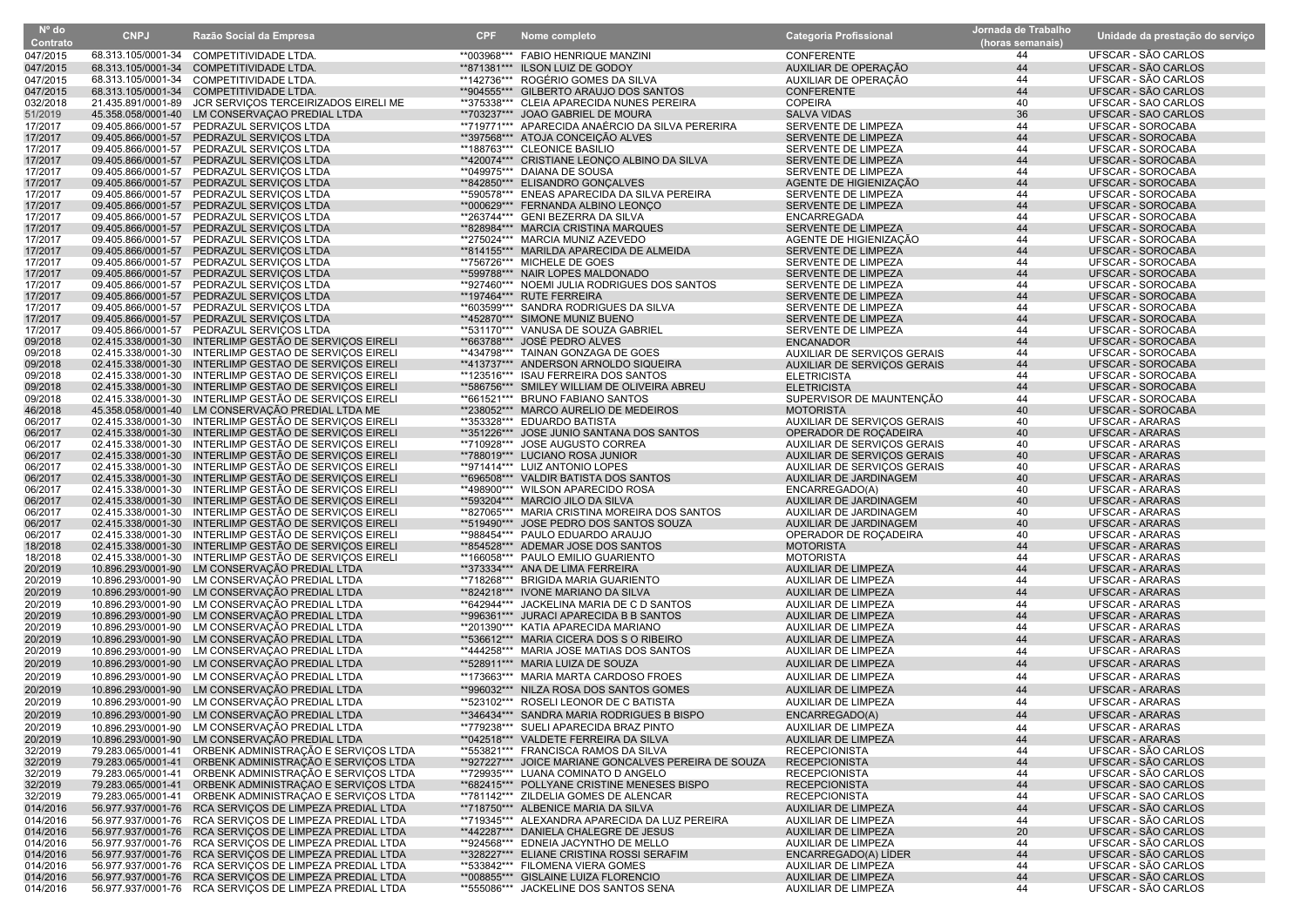| $No$ do              |                    |                                                                                                    |            |                                                                                    |                                                 | Jornada de Trabalho |                                            |
|----------------------|--------------------|----------------------------------------------------------------------------------------------------|------------|------------------------------------------------------------------------------------|-------------------------------------------------|---------------------|--------------------------------------------|
| Contrato             | <b>CNPJ</b>        | Razão Social da Empresa                                                                            | <b>CPF</b> | Nome completo                                                                      | <b>Categoria Profissional</b>                   | (horas semanais)    | Unidade da prestação do serviço            |
| 014/2016             |                    | 56.977.937/0001-76 RCA SERVIÇOS DE LIMPEZA PREDIAL LTDA                                            |            | **418789*** MARIA DAS GRACAS LIRA SANTOS                                           | <b>AUXILIAR DE LIMPEZA</b>                      | 44                  | UFSCAR - SÃO CARLOS                        |
| 014/2016             | 56.977.937/0001-76 | RCA SERVIÇOS DE LIMPEZA PREDIAL LTDA                                                               |            | **045556*** MARIA DO CARMO DA CRUZ OLIVEIRA                                        | AUXILIAR DE LIMPEZA                             | 44                  | UFSCAR - SÃO CARLOS                        |
| 014/2016             |                    | 56.977.937/0001-76 RCA SERVIÇOS DE LIMPEZA PREDIAL LTDA                                            |            | **219645*** ROSANGELA SILVA MORAES                                                 | <b>AUXILIAR DE LIMPEZA</b>                      | 44                  | UFSCAR - SÃO CARLOS                        |
| 05/2019              | 03.399.966/0001-31 | TECHCOM TECNOLOGIA E INFORMATICA EIRELI                                                            |            | **258172*** DORVAL DEVEQUI JUNIOR                                                  | <b>TÉCNICO EM INFORMATICA</b>                   | 40                  | UFSCAR - SÃO CARLOS                        |
| 05/2019              |                    | 03.399.966/0001-31 TECHCOM TECNOLOGIA E INFORMATICA EIRELI                                         |            | **404163*** EDUARDO LUIZ DOS SANTOS                                                | <b>TÉCNICO EM INFORMATICA</b>                   | 40                  | UFSCAR - SÃO CARLOS                        |
| 05/2019              | 03.399.966/0001-31 | TECHCOM TECNOLOGIA E INFORMÁTICA EIREL                                                             |            | **548245*** GUILHERME DE CASTRO                                                    | <b>TÉCNICO EM INFORMATICA</b>                   | 40                  | UFSCAR - SÃO CARLOS                        |
| 05/2019              |                    | 03.399.966/0001-31 TECHCOM TECNOLOGIA E INFORMATICA EIRELI                                         |            | **941544*** LAILA MICHELY STENCE                                                   | <b>TÉCNICO EM INFORMATICA</b>                   | 40                  | UFSCAR - SÃO CARLOS                        |
| 05/2019              | 03.399.966/0001-31 | TECHCOM TECNOLOGIA E INFORMÁTICA EIRELI                                                            |            | **954773*** LEONARDO CANO RIBEIRO                                                  | <b>TÉCNICO EM INFORMATICA</b>                   | 40                  | UFSCAR - SÃO CARLOS                        |
| 05/2019              | 03.399.966/0001-31 | TECHCOM TECNOLOGIA E INFORMATICA EIRELI                                                            |            | **958008*** RAFAEL BATISTA MURASAKI                                                | <b>TÉCNICO EM INFORMATICA</b>                   | 40                  | UFSCAR - SÃO CARLOS                        |
| 05/2019              | 03.399.966/0001-31 | TECHCOM TECNOLOGIA E INFORMÁTICA EIRELI                                                            |            | **838009*** RAUL FRANZOLIN DE MELO                                                 | <b>TÉCNICO EM INFORMATICA</b>                   | 40                  | UFSCAR - SÃO CARLOS                        |
| 05/2019              |                    | 03.399.966/0001-31 TECHCOM TECNOLOGIA E INFORMATICA EIRELI                                         |            | **582826*** SERGIO HENRIQUE DOS SANTOS OLIVEIRA                                    | <b>TÉCNICO EM INFORMATICA</b>                   | 40                  | UFSCAR - SÃO CARLOS                        |
| 05/2019              |                    | 03.399.966/0001-31 TECHCOM TECNOLOGIA E INFORMÁTICA EIRELI                                         |            | **911707*** VICTOR HUGO MARTINS DOS SANTOS                                         | <b>TÉCNICO EM INFORMÁTICA</b>                   | 40                  | UFSCAR - SÃO CARLOS                        |
| 05/2019              |                    | 03.399.966/0001-31 TECHCOM TECNOLOGIA E INFORMÁTICA EIRELI                                         |            | **990081*** WILLIAN DE PAULO RODRIGUES FRIAS                                       | <b>TÉCNICO EM INFORMATICA</b>                   | 40                  | UFSCAR - SÃO CARLOS                        |
| 05/2019              | 03.399.966/0001-31 | TECHCOM TECNOLOGIA E INFORMATICA EIRELI                                                            |            | **711025*** WELITON SANTOS DE BRITO                                                | <b>TÉCNICO EM INFORMATICA</b>                   | 40                  | UFSCAR - SÃO CARLOS                        |
| 03/2019              |                    | 05.637.990/0001-97 BELMAX SERVIÇOS DE LIMPEZA LTDA                                                 |            | **228706*** ISABELA CAROLINE HILARIO                                               | <b>TELEFONISTA</b>                              | 30                  | UFSCAR - SÃO CARLOS                        |
| 03/2019              |                    | 05.637.990/0001-97 BELMAX SERVICOS DE LIMPEZA LTDA                                                 |            | **613756*** IVANE DAS MERCES OLIVEIRA CABRERA                                      | <b>TELEFONISTA</b>                              | 30                  | UFSCAR - SÃO CARLOS                        |
| 33/2019              |                    | 09.621.010/0001-19 SAFFI CONSULTORIA E TREINAMENTOS LTDA ME                                        |            | **351836*** DANIELLE GARCIA DO AMARAL                                              | ASSISTENTE EM ESCRITÓRIO                        | 40                  | UFSCAR - SÃO CARLOS                        |
| 33/2019              | 09.621.010/0001-19 | SAFFI CONSULTORIA E TREINAMENTOS LTDA ME                                                           |            | **600116*** SHIRLEY LINS ESTRELA                                                   | ASSISTENTE EM ESCRITÓRIO                        | 40                  | UFSCAR - SÃO CARLOS                        |
| 31/2019              | 79.283.065/0001-41 | ORBENK ADMINISTRAÇÃO E SERVIÇOS LTDA                                                               | **79873*** | ADELINO PEDRO RUEDAS PRIETO                                                        | SERVENTE DE LIMPEZA                             | 30                  | UFSCAR - SÃO CARLOS                        |
| 31/2019              | 79.283.065/0001-41 | ORBENK ADMINISTRAÇÃO E SERVIÇOS LTDA                                                               |            | **730408*** ALEX SANDRO GOMES PESSOA                                               | SERVENTE DE LIMPEZA                             | 44                  | UFSCAR - SÃO CARLOS                        |
| 31/2019              |                    | 79.283.065/0001-41 ORBENK ADMINISTRAÇÃO E SERVIÇOS LTDA                                            |            | **778710*** ANA LUCIA SANTANA SANTOS BRAGHIM                                       | SERVENTE DE LIMPEZA                             | 44                  | UFSCAR - SÃO CARLOS                        |
| 31/2019              |                    | 79.283.065/0001-41 ORBENK ADMINISTRAÇÃO E SERVIÇOS LTDA                                            |            | **591181*** ANTONIA PAULINA POLOTTO                                                | SERVENTE DE LIMPEZA                             | 44                  | UFSCAR - SÃO CARLOS                        |
| 31/2019              |                    | 79.283.065/0001-41 ORBENK ADMINISTRAÇÃO E SERVIÇOS LTDA                                            |            | **830680*** BRUNO BARBOSA SILVA                                                    | SERVENTE DE LIMPEZA                             | 30                  | UFSCAR - SÃO CARLOS                        |
| 31/2019              | 79.283.065/0001-41 | ORBENK ADMINISTRAÇÃO E SERVIÇOS LTDA                                                               |            | **374459*** EGON CORREA SALES                                                      | SERVENTE DE LIMPEZA                             | 30                  | UFSCAR - SÃO CARLOS                        |
| 31/2019              |                    | 79.283.065/0001-41 ORBENK ADMINISTRAÇÃO E SERVIÇOS LTDA                                            |            | **530168*** FATIMA DA SILVA GARCIA                                                 | SERVENTE DE LIMPEZA                             | 44                  | UFSCAR - SÃO CARLOS                        |
| 31/2019              |                    | 79.283.065/0001-41 ORBENK ADMINISTRAÇÃO E SERVIÇOS LTDA                                            |            | **051022*** JOSIANE PIRES DOS SANTOS                                               | SERVENTE DE LIMPEZA                             | 44                  | UFSCAR - SÃO CARLOS                        |
| 31/2019              |                    | 79.283.065/0001-41 ORBENK ADMINISTRAÇÃO E SERVIÇOS LTDA                                            |            | **234271*** JOSUE BENEDITO DOMINGOS                                                | SERVENTE DE LIMPEZA                             | 44                  | UFSCAR - SÃO CARLOS                        |
| 31/2019              | 79.283.065/0001-41 | ORBENK ADMINISTRAÇÃO E SERVIÇOS LTDA                                                               |            | **713907*** JULIANE DE JESUS RIBEIRO LUCIANO                                       | SERVENTE DE LIMPEZA                             | 44                  | UFSCAR - SÃO CARLOS                        |
| 31/2019              |                    | 79.283.065/0001-41 ORBENK ADMINISTRAÇÃO E SERVIÇOS LTDA                                            |            | **863986*** LUCAS RODRIGUES IRITANI                                                | SERVENTE DE LIMPEZA                             | 30                  | UFSCAR - SÃO CARLOS                        |
| 31/2019              |                    | 79.283.065/0001-41 ORBENK ADMINISTRAÇÃO E SERVIÇOS LTDA                                            |            | **058218*** MARIA JOSE NEIDE DA SILVA                                              | SERVENTE DE LIMPEZA                             | 44                  | UFSCAR - SÃO CARLOS                        |
| 31/2019              |                    | 79.283.065/0001-41 ORBENK ADMINISTRAÇÃO E SERVIÇOS LTDA                                            |            | **067607*** MARLI APARECIDA DOS SANTOS                                             | SERVENTE DE LIMPEZA                             | 44                  | UFSCAR - SÃO CARLOS                        |
| 31/2019              | 79.283.065/0001-41 | ORBENK ADMINISTRAÇÃO E SERVIÇOS LTDA                                                               |            | **434876*** MONICA THALIA PAULINO                                                  | SERVENTE DE LIMPEZA                             | 44                  | UFSCAR - SÃO CARLOS                        |
| 31/2019              | 79.283.065/0001-41 | ORBENK ADMINISTRAÇÃO E SERVIÇOS LTDA                                                               |            | **411138*** OSVALDO CESAR                                                          | SERVENTE DE LIMPEZA                             | 30                  | UFSCAR - SÃO CARLOS                        |
| 31/2019              | 79.283.065/0001-41 | ORBENK ADMINISTRAÇÃO E SERVIÇOS LTDA                                                               |            | **608624*** PATRICIA BEVENUTO                                                      | SERVENTE DE LIMPEZA                             | 44                  | UFSCAR - SÃO CARLOS                        |
| 31/2019              |                    | 79.283.065/0001-41 ORBENK ADMINISTRAÇÃO E SERVIÇOS LTDA                                            |            | **515874*** ROLEMBERG TADEU TEIXEIRA DOS S MOREIRA                                 | SERVENTE DE LIMPEZA                             | 30                  | UFSCAR - SÃO CARLOS                        |
| 31/2019              |                    | 79.283.065/0001-41 ORBENK ADMINISTRAÇÃO E SERVIÇOS LTDA                                            |            | **081784*** SILVANA APARECIDA VANCETO                                              | SERVENTE DE LIMPEZA                             | 44                  | UFSCAR - SÃO CARLOS                        |
| 31/2019              |                    | 79.283.065/0001-41 ORBENK ADMINISTRAÇÃO E SERVIÇOS LTDA                                            |            | **726105*** THAIS FERNANDA RIZZATTO                                                | SERVENTE DE LIMPEZA                             | 44                  | UFSCAR - SÃO CARLOS                        |
| 31/2019              | 79.283.065/0001-41 | ORBENK ADMINISTRAÇÃO E SERVIÇOS LTDA                                                               |            | **537087*** VINICIUS RIBEIRO DUARTE                                                | SERVENTE DE LIMPEZA                             | 44                  | UFSCAR - SÃO CARLOS                        |
| 019/2019             |                    | 14.956.610/0001-78 FORTHUNITY SCALO EIRELI-EPP                                                     |            | **115931*** ANA CRISTINA ALVES DA SILVA                                            | AUXLIAR DE LIMPEZA                              | 44                  | UFSCAR - LAGOA DO SINO                     |
| 019/2019             |                    | 14.956.610/0001-78 FORTHUNITY SCALO EIRELI-EPP                                                     |            | **510242*** DANIELA FERREIRA DA SILVA                                              | AUXLIAR DE LIMPEZA                              | 44                  | UFSCAR - LAGOA DO SINO                     |
| 019/2019             |                    | 14.956.610/0001-78 FORTHUNITY SCALO EIRELI-EPP                                                     |            | **050622*** DARLENE RODRIGUES VIEIRA                                               | AUXLIAR DE LIMPEZA                              | 44                  | UFSCAR - LAGOA DO SINO                     |
| 019/2019             | 14.956.610/0001-78 | FORTHUNITY SCALO EIRELI-EPP                                                                        |            | **812283*** DEBORA VIEIRA SCHITINI                                                 | <b>AUXLIAR DE LIMPEZA</b>                       | 44                  | UFSCAR - LAGOA DO SINO                     |
| 019/2019             |                    | 14.956.610/0001-78 FORTHUNITY SCALO EIRELI-EPP                                                     |            | **445861*** JOSELENE LEITE DE OLIVEIRA                                             | AGENTE DE HIGIENIZAÇÃO                          | 44                  | UFSCAR - LAGOA DO SINO                     |
| 019/2019             |                    | 14.956.610/0001-78 FORTHUNITY SCALO EIRELI-EPP                                                     |            | **111434*** JOSIANE DOS SANTOS ALVES                                               | ENCARREGADA LIMPEZA                             | 44                  | UFSCAR - LAGOA DO SINO                     |
| 019/2019             |                    | 14.956.610/0001-78 FORTHUNITY SCALO EIRELI-EPP                                                     |            | **173842*** MARELI VIEIRA DOS SANTOS ARRUDA                                        | <b>AUXLIAR DE LIMPEZA</b>                       | 44                  | UFSCAR - LAGOA DO SINO                     |
| 019/2019             |                    | 14.956.610/0001-78 FORTHUNITY SCALO EIRELI-EPP                                                     |            | **158379*** MARIA ESTER DE ALMEIDA SILVA                                           | AUXLIAR DE LIMPEZA                              | 44                  | UFSCAR - LAGOA DO SINO                     |
| 019/2019             |                    | 14.956.610/0001-78 FORTHUNITY SCALO EIRELI-EPP                                                     |            | **042782*** NATACHA FERNANDA FERREIRA DE ALMEIDA                                   | <b>AUXLIAR DE LIMPEZA</b>                       | 44                  | UFSCAR - LAGOA DO SINO                     |
| 019/2019             |                    | 14.956.610/0001-78 FORTHUNITY SCALO EIRELI-EPP                                                     |            | **900201*** MARIA AURORA RODRIGUES                                                 | <b>AUXLIAR DE LIMPEZA</b>                       | 44                  | UFSCAR - LAGOA DO SINO                     |
| 019/2019             |                    | 14.956.610/0001-78 FORTHUNITY SCALO EIRELI-EPP                                                     |            | **323862*** MARIO SANTOS GALHARDO                                                  | AGENTE DE HIGIENIZAÇÃO                          | 44                  | UFSCAR - LAGOA DO SINO                     |
| 127/2014             |                    | 69.207.850/0001-61 RCA Produtos e Serviços Ltda                                                    |            | **484675*** Cezar Augusto Alves dos Santos                                         | <b>SUPERVISOR</b>                               | 44                  | UFSCAR - SAO CARLOS                        |
| 127/2014             | 69.207.850/0001-61 | RCA Produtos e Serviços Ltda                                                                       |            | **817068*** João Paulo Oliveira da Silva                                           | <b>PEDREIRO</b>                                 | 44                  | UFSCAR - SÃO CARLOS<br>UFSCAR - SÃO CARLOS |
| 127/2014             |                    | 69.207.850/0001-61 RCA Produtos e Serviços Ltda                                                    |            | **993840*** José Luis da Silva                                                     | AUXILIAR DE SERVIÇOS GERAIS                     | 44                  |                                            |
| 127/2014             |                    | 69.207.850/0001-61 RCA Produtos e Serviços Ltda                                                    |            | **146711*** Magdiel Eber Queiroz de Mattos<br>**879949*** Marcos Machado do Santos | <b>PEDREIRO</b>                                 | 44<br>44            | UFSCAR - SÃO CARLOS<br>UFSCAR - SÃO CARLOS |
| 127/2014<br>127/2014 |                    | 69.207.850/0001-61 RCA Produtos e Serviços Ltda<br>69.207.850/0001-61 RCA Produtos e Serviços Ltda |            | **813860*** Marcos Vinícius dos Santos Sena                                        | PEDREIRO<br>AUXILIAR DE SERVIÇOS GERAIS         | 44                  | UFSCAR - SÃO CARLOS                        |
| 127/2014             |                    | 69.207.850/0001-61 RCA Produtos e Serviços Ltda                                                    |            | **493791*** Tiago Aparecido Lino Gomes                                             |                                                 | 44                  | UFSCAR - SÃO CARLOS                        |
| 127/2014             |                    | 69.207.850/0001-61 RCA Produtos e Serviços Ltda                                                    |            | **790332*** Wellington de Andrade Musetti                                          | AUXILIAR DE SERVIÇOS GERAIS<br><b>ENCANADOR</b> | 44                  | UFSCAR - SÃO CARLOS                        |
| 127/2014             |                    | 69.207.850/0001-61 RCA Produtos e Serviços Ltda                                                    |            | **367382*** William Alves dos Santos                                               | <b>PINTOR</b>                                   | 44                  | UFSCAR - SÃO CARLOS                        |
| 39/2016              |                    | 56.419.492/0001-09 WORKS CONSTRUCAO E SERVICOS EIRELLI                                             |            | **806267*** DAIANE RODRIGUES CORREA                                                | AGENTE DE VARRIÇÃO                              | 44                  | UFSCAR - SÃO CARLOS                        |
| 39/2016              |                    | 56.419.492/0001-09 WORKS CONSTRUCAO E SERVICOS EIRELLI                                             |            | **952400*** FABIO APARECIDO PIASSI                                                 | AGENTE DE VARRIÇÃO                              | 44                  | UFSCAR - SÃO CARLOS                        |
| 39/2016              |                    | 56.419.492/0001-09 WORKS CONSTRUCAO E SERVICOS EIRELLI                                             |            | **850935*** FERNANDO PIASSI                                                        | AGENTE DE VARRIÇÃO                              | 44                  | UFSCAR - SÃO CARLOS                        |
| 39/2016              |                    | 56.419.492/0001-09 WORKS CONSTRUCAO E SERVICOS EIRELLI                                             |            | **108874*** ALEXANDRA DA SILVA                                                     | AGENTE DE VARRIÇÃO                              | 44                  | UFSCAR - SÃO CARLOS                        |
| 39/2016              |                    | 56.419.492/0001-09 WORKS CONSTRUCAO E SERVICOS EIRELLI                                             |            | **625757*** SIMONE MARIA DA COSTA PARROTTA                                         | AGENTE DE VARRIÇÃO                              | 44                  | UFSCAR - SÃO CARLOS                        |
| 39/2016              |                    | 56.419.492/0001-09 WORKS CONSTRUCAO E SERVICOS EIRELLI                                             |            | **879838*** EDNA LUPERCIA PINTO DE SOUZA                                           | AGENTE DE HIGIENIZAÇÃO                          | 44                  | UFSCAR - SÃO CARLOS                        |
| 39/2016              |                    | 56.419.492/0001-09 WORKS CONSTRUCAO E SERVICOS EIRELLI                                             |            | **106454*** DOURIZETE MARIA DA SILVA                                               | AGENTE DE HIGIENIZAÇÃO                          | 44                  | UFSCAR - SÃO CARLOS                        |
| 39/2016              |                    | 56.419.492/0001-09 WORKS CONSTRUCAO E SERVICOS EIRELLI                                             |            | **707775*** ROSA PEREIRA NUNES                                                     | AGENTE DE HIGIENIZAÇÃO                          | 44                  | UFSCAR - SÃO CARLOS                        |
| 39/2016              |                    | 56.419.492/0001-09 WORKS CONSTRUCAO E SERVICOS EIRELLI                                             |            | **331678*** NATALINA ALVES                                                         | AGENTE DE HIGIENIZAÇÃO                          | 44                  | UFSCAR - SÃO CARLOS                        |
| 39/2016              |                    | 56.419.492/0001-09 WORKS CONSTRUCAO E SERVICOS EIRELLI                                             |            | **354567*** MARIA MARLENE RODRIGUES DA SILVA                                       | AGENTE DE HIGIENIZAÇÃO                          | 44                  | UFSCAR - SÃO CARLOS                        |
| 39/2016              |                    | 56.419.492/0001-09 WORKS CONSTRUCAO E SERVICOS EIRELLI                                             |            | **911460*** NATALIA SOUZA DOS SANTOS                                               | AGENTE DE HIGIENIZAÇÃO                          | 44                  | UFSCAR - SÃO CARLOS                        |
| 39/2016              |                    | 56.419.492/0001-09 WORKS CONSTRUCAO E SERVICOS EIRELLI                                             |            | **694631*** CIBELE CRISTINA APARECIDA PEREIRA                                      | AGENTE DE HIGIENIZAÇÃO                          | 44                  | UFSCAR - SÃO CARLOS                        |
| 39/2016              |                    | 56.419.492/0001-09 WORKS CONSTRUCAO E SERVICOS EIRELLI                                             |            | **170122*** LUCIANA APARECIDA BRAUN                                                | AGENTE DE HIGIENIZAÇÃO                          | 44                  | UFSCAR - SÃO CARLOS                        |
| 39/2016              |                    | 56.419.492/0001-09 WORKS CONSTRUCAO E SERVICOS EIRELLI                                             |            | **332438*** JOAO MARIA DOS SANTOS                                                  | AGENTE DE HIGIENIZAÇÃO                          | 44                  | UFSCAR - SÃO CARLOS                        |
| 39/2016              |                    | 56.419.492/0001-09 WORKS CONSTRUCAO E SERVICOS EIRELLI                                             |            | **359919*** MARIA CRISTINA ZANATTA                                                 | AGENTE DE HIGIENIZAÇÃO                          | 44                  | UFSCAR - SÃO CARLOS                        |
| 39/2016              |                    | 56.419.492/0001-09 WORKS CONSTRUCAO E SERVICOS EIRELLI                                             |            | **885668*** NEIDE APARECIDA DE OLIVEIRA DA SILVA                                   | AGENTE DE HIGIENIZAÇÃO                          | 44                  | UFSCAR - SÃO CARLOS                        |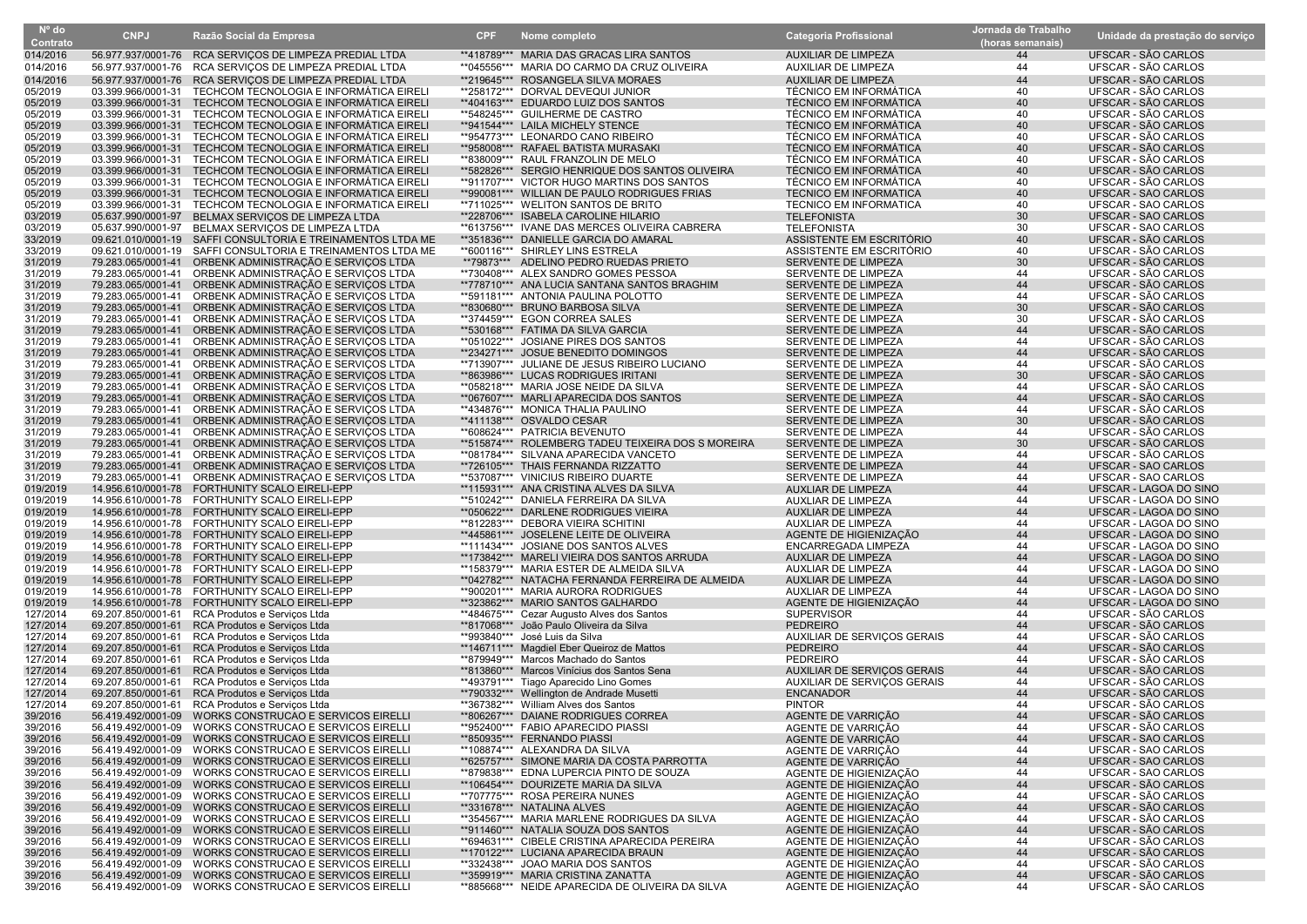| $N^{\circ}$ do     | <b>CNPJ</b>        | Razão Social da Empresa                                                                                          | <b>CPF</b> | Nome completo                                                                                       | <b>Categoria Profissional</b>                    | Jornada de Trabalho | Unidade da prestação do serviço            |
|--------------------|--------------------|------------------------------------------------------------------------------------------------------------------|------------|-----------------------------------------------------------------------------------------------------|--------------------------------------------------|---------------------|--------------------------------------------|
| Contrato           |                    |                                                                                                                  |            |                                                                                                     |                                                  | (horas semanais)    |                                            |
| 39/2016            |                    | 56.419.492/0001-09 WORKS CONSTRUCAO E SERVICOS EIRELLI                                                           |            | **540066*** RENATA INES BERNARDES                                                                   | AGENTE DE HIGIENIZAÇÃO                           | 44                  | UFSCAR - SÃO CARLOS                        |
| 39/2016            | 56.419.492/0001-09 | WORKS CONSTRUCAO E SERVICOS EIRELLI                                                                              |            | **786442*** GENILDA GUEDES LIMEIRA DE OLIVEIRA<br>**608579*** ANITA FRANCISCA DE SOUZA              | AGENTE DE HIGIENIZAÇÃO                           | 44                  | UFSCAR - SÃO CARLOS                        |
| 39/2016<br>39/2016 | 56.419.492/0001-09 | 56.419.492/0001-09 WORKS CONSTRUCAO E SERVICOS EIRELLI<br>WORKS CONSTRUCAO E SERVICOS EIRELLI                    |            | **517028*** JESUS PASCOAL ZABINI                                                                    | AGENTE DE HIGIENIZAÇÃO<br>AGENTE DE HIGIENIZAÇÃO | 44<br>44            | UFSCAR - SÃO CARLOS<br>UFSCAR - SÃO CARLOS |
| 39/2016            | 56.419.492/0001-09 | WORKS CONSTRUCAO E SERVICOS EIRELLI                                                                              |            | **430021*** VANESSA LEITE DOS SANTOS                                                                | AGENTE DE HIGIENIZAÇÃO                           | 44                  | UFSCAR - SÃO CARLOS                        |
| 39/2016            |                    | 56.419.492/0001-09 WORKS CONSTRUCAO E SERVICOS EIRELLI                                                           |            | **763638*** MARIA ISABEL PEREIRA                                                                    | AGENTE DE HIGIENIZAÇÃO                           | 44                  | UFSCAR - SÃO CARLOS                        |
| 39/2016            |                    | 56.419.492/0001-09 WORKS CONSTRUCAO E SERVICOS EIRELLI                                                           |            | **126273*** AMANDA CRISTIANE DA SILVA DOS SANTOS                                                    | AGENTE DE HIGIENIZAÇÃO                           | 44                  | UFSCAR - SÃO CARLOS                        |
| 39/2016            |                    | 56.419.492/0001-09 WORKS CONSTRUCAO E SERVICOS EIRELLI                                                           |            | **180343*** INAELI FRANCISCA DE SOUZA                                                               | AGENTE DE HIGIENIZACÃO                           | 44                  | UFSCAR - SÃO CARLOS                        |
| 39/2016            |                    | 56.419.492/0001-09 WORKS CONSTRUCAO E SERVICOS EIRELLI                                                           |            | **394042*** VALERIA SANTANA POIATI                                                                  | AGENTE DE HIGIENIZAÇÃO                           | 44                  | UFSCAR - SÃO CARLOS                        |
| 39/2016            |                    | 56.419.492/0001-09 WORKS CONSTRUCAO E SERVICOS EIRELLI                                                           |            | **346603*** MARIA ARAUJO OLIVEIRA                                                                   | AGENTE DE HIGIENIZAÇÃO                           | 44                  | UFSCAR - SÃO CARLOS                        |
| 39/2016            |                    | 56.419.492/0001-09 WORKS CONSTRUCAO E SERVICOS EIRELLI                                                           |            | **845293*** FERNANDA PIASSI                                                                         | AGENTE DE HIGIENIZAÇÃO                           | 44                  | UFSCAR - SÃO CARLOS                        |
| 39/2016            |                    | 56.419.492/0001-09 WORKS CONSTRUCAO E SERVICOS EIRELLI                                                           |            | **076670*** KESIA CRISTINA SALES VIEIRA                                                             | AGENTE DE HIGIENIZAÇÃO                           | 44                  | UFSCAR - SÃO CARLOS                        |
| 39/2016            |                    | 56.419.492/0001-09 WORKS CONSTRUCAO E SERVICOS EIRELLI                                                           |            | **610257*** ANA BRUNA CAMARGO AGUIAR                                                                | AGENTE DE HIGIENIZAÇÃO                           | 44                  | UFSCAR - SÃO CARLOS                        |
| 39/2016            | 56.419.492/0001-09 | WORKS CONSTRUCAO E SERVICOS EIRELLI                                                                              |            | **603371*** PRISCILA RAQUEL CEZARINO DE SOUSA                                                       | AGENTE DE HIGIENIZAÇÃO                           | 44                  | UFSCAR - SÃO CARLOS                        |
| 39/2016            |                    | 56.419.492/0001-09 WORKS CONSTRUCAO E SERVICOS EIRELLI                                                           |            | **328536*** JUSSARA CRISTINA DA SILVA<br>**170791*** DAFHINNY CRISTINA GOMES MENDES                 | AGENTE DE HIGIENIZAÇÃO                           | 44                  | UFSCAR - SÃO CARLOS<br>UFSCAR - SÃO CARLOS |
| 39/2016<br>39/2016 |                    | 56.419.492/0001-09 WORKS CONSTRUCAO E SERVICOS EIRELLI<br>56.419.492/0001-09 WORKS CONSTRUCAO E SERVICOS EIRELLI |            | **428432*** KARINA ILOIA DOS SANTOS                                                                 | AGENTE DE HIGIENIZAÇÃO<br>AGENTE DE HIGIENIZAÇÃO | 44<br>44            | UFSCAR - SÃO CARLOS                        |
| 39/2016            |                    | 56.419.492/0001-09 WORKS CONSTRUCAO E SERVICOS EIRELLI                                                           |            | **814467*** SILVANA MARLENE GOES DE MELO                                                            | AGENTE DE HIGIENIZAÇÃO                           | 44                  | UFSCAR - SÃO CARLOS                        |
| 39/2016            |                    | 56.419.492/0001-09 WORKS CONSTRUCAO E SERVICOS EIRELLI                                                           |            | **095712*** MARIA NADJANE DA SILVA                                                                  | AGENTE DE HIGIENIZAÇÃO                           | 44                  | UFSCAR - SÃO CARLOS                        |
| 39/2016            |                    | 56.419.492/0001-09 WORKS CONSTRUCAO E SERVICOS EIRELLI                                                           |            | **276805*** LUSILENE RODRIGUES DE SOUZA                                                             | AGENTE DE HIGIENIZAÇÃO                           | 44                  | UFSCAR - SÃO CARLOS                        |
| 39/2016            |                    | 56.419.492/0001-09 WORKS CONSTRUCAO E SERVICOS EIRELLI                                                           |            | **952670*** JOSIANE CRISTINA GOMES                                                                  | AGENTE DE HIGIENIZAÇÃO                           | 44                  | UFSCAR - SÃO CARLOS                        |
| 39/2016            |                    | 56.419.492/0001-09 WORKS CONSTRUCAO E SERVICOS EIRELLI                                                           |            | **294600*** RITA DE CASSIA PACKER                                                                   | ENCARREGADO(A)                                   | 44                  | UFSCAR - SÃO CARLOS                        |
| 39/2016            | 56.419.492/0001-09 | WORKS CONSTRUCAO E SERVICOS EIRELLI                                                                              |            | **132598*** EDILSON POLI                                                                            | ENCARREGADO(A)                                   | 44                  | UFSCAR - SÃO CARLOS                        |
| 39/2016            |                    | 56.419.492/0001-09 WORKS CONSTRUCAO E SERVICOS EIRELLI                                                           |            | **034550*** OSVALDINA ALMEIDA DA SILVA                                                              | SERVENTE DE LIMPEZA                              | 44                  | UFSCAR - SÃO CARLOS                        |
| 39/2016            |                    | 56.419.492/0001-09 WORKS CONSTRUCAO E SERVICOS EIRELLI                                                           |            | **907563*** LUIZA FERNANDA DA SILVA MARQUES                                                         | SERVENTE DE LIMPEZA                              | 44                  | UFSCAR - SÃO CARLOS                        |
| 39/2016            |                    | 56.419.492/0001-09 WORKS CONSTRUCAO E SERVICOS EIRELLI                                                           |            | **703558*** SUELI APARECIDA BUENO DA SILVA                                                          | SERVENTE DE LIMPEZA                              | 44                  | UFSCAR - SÃO CARLOS                        |
| 39/2016            |                    | 56.419.492/0001-09 WORKS CONSTRUCAO E SERVICOS EIRELLI                                                           |            | **212454*** RITA DE CASSIA GARCIA BERNAL DO CARMO                                                   | SERVENTE DE LIMPEZA                              | 44                  | UFSCAR - SÃO CARLOS                        |
| 39/2016            |                    | 56.419.492/0001-09 WORKS CONSTRUCAO E SERVICOS EIRELLI                                                           |            | **488188*** MARIA CRISTINA DA SILVA LEITE                                                           | SERVENTE DE LIMPEZA                              | 44                  | UFSCAR - SÃO CARLOS                        |
| 39/2016            |                    | 56.419.492/0001-09 WORKS CONSTRUCAO E SERVICOS EIRELLI<br>WORKS CONSTRUCAO E SERVICOS EIRELLI                    |            | **165303*** MARIA DOS ANJOS RODRIGUES LEAL SILVA                                                    | SERVENTE DE LIMPEZA                              | 44<br>44            | UFSCAR - SÃO CARLOS                        |
| 39/2016<br>39/2016 | 56.419.492/0001-09 | 56.419.492/0001-09 WORKS CONSTRUCAO E SERVICOS EIRELLI                                                           |            | **220907*** ELIZALVA FERNANDES AGUIAR<br>**875764*** GLEIDES CARDOSO LIMA                           | SERVENTE DE LIMPEZA<br>SERVENTE DE LIMPEZA       | 44                  | UFSCAR - SÃO CARLOS<br>UFSCAR - SÃO CARLOS |
| 39/2016            | 56.419.492/0001-09 | WORKS CONSTRUCAO E SERVICOS EIRELLI                                                                              |            | **010288*** SONIA CRISTINA SOARES DE SOUZA SILVA                                                    | SERVENTE DE LIMPEZA                              | 44                  | UFSCAR - SÃO CARLOS                        |
| 39/2016            |                    | 56.419.492/0001-09 WORKS CONSTRUCAO E SERVICOS EIRELLI                                                           |            | **277614*** NEUZA HRENECZEN DE OLIVEIRA                                                             | SERVENTE DE LIMPEZA                              | 44                  | UFSCAR - SÃO CARLOS                        |
| 39/2016            |                    | 56.419.492/0001-09 WORKS CONSTRUCAO E SERVICOS EIRELLI                                                           |            | **540528*** ANA MARIA DA SILVA CARVALHO                                                             | SERVENTE DE LIMPEZA                              | 44                  | UFSCAR - SÃO CARLOS                        |
| 39/2016            |                    | 56.419.492/0001-09 WORKS CONSTRUCAO E SERVICOS EIRELLI                                                           |            | **774135*** MARIA DA SILVA FRACASSO                                                                 | <b>SERVENTE DE LIMPEZA</b>                       | 44                  | UFSCAR - SÃO CARLOS                        |
| 39/2016            | 56.419.492/0001-09 | WORKS CONSTRUCAO E SERVICOS EIRELLI                                                                              |            | **108486*** ANA CLAUDIA CAMARGO                                                                     | SERVENTE DE LIMPEZA                              | 44                  | UFSCAR - SÃO CARLOS                        |
| 39/2016            |                    | 56.419.492/0001-09 WORKS CONSTRUCAO E SERVICOS EIRELLI                                                           |            | **152707*** DILEUSA DE JESUS RIBEIRO                                                                | SERVENTE DE LIMPEZA                              | 44                  | UFSCAR - SÃO CARLOS                        |
| 39/2016            |                    | 56.419.492/0001-09 WORKS CONSTRUCAO E SERVICOS EIRELLI                                                           |            | **449101*** ALINE APARECIDA OLIVEIRA DA SILVA                                                       | SERVENTE DE LIMPEZA                              | 44                  | UFSCAR - SÃO CARLOS                        |
| 39/2016            |                    | 56.419.492/0001-09 WORKS CONSTRUCAO E SERVICOS EIRELLI                                                           |            | **677240*** MARIA DE NAZARE DAMIAO VAZ DOS ANJOS                                                    | SERVENTE DE LIMPEZA                              | 44                  | UFSCAR - SÃO CARLOS                        |
| 39/2016            | 56.419.492/0001-09 | WORKS CONSTRUCAO E SERVICOS EIRELLI                                                                              |            | **607993*** ACILEIDE MATIAS DA SILVA<br>**141488*** MARIA DE LOURDES GALLISTA                       | SERVENTE DE LIMPEZA                              | 44                  | UFSCAR - SÃO CARLOS                        |
| 39/2016<br>39/2016 | 56.419.492/0001-09 | WORKS CONSTRUCAO E SERVICOS EIRELLI<br>56.419.492/0001-09 WORKS CONSTRUCAO E SERVICOS EIRELLI                    |            | **757668*** NADIA MARIA ANDRADE DE SOUZA                                                            | SERVENTE DE LIMPEZA<br>SERVENTE DE LIMPEZA       | 44<br>44            | UFSCAR - SÃO CARLOS<br>UFSCAR - SÃO CARLOS |
| 39/2016            |                    | 56.419.492/0001-09 WORKS CONSTRUCAO E SERVICOS EIRELLI                                                           |            | **718621*** ELISANGELA CONCEICAO DA SILVA                                                           | SERVENTE DE LIMPEZA                              | 44                  | UFSCAR - SÃO CARLOS                        |
| 39/2016            |                    | 56.419.492/0001-09 WORKS CONSTRUCAO E SERVICOS EIRELLI                                                           |            | **067928*** DAILMAR LEAL SANTOS                                                                     | SERVENTE DE LIMPEZA                              | 44                  | UFSCAR - SÃO CARLOS                        |
| 39/2016            |                    | 56.419.492/0001-09 WORKS CONSTRUCAO E SERVICOS EIRELLI                                                           |            | **480433*** ANDREIA MATIAS DE OLIVEIRA                                                              | SERVENTE DE LIMPEZA                              | 44                  | UFSCAR - SÃO CARLOS                        |
| 39/2016            | 56.419.492/0001-09 | WORKS CONSTRUCAO E SERVICOS EIRELLI                                                                              |            | **390176*** GLAUCIA GRACIELLA DOS SANTOS SILVA                                                      | SERVENTE DE LIMPEZA                              | 44                  | UFSCAR - SÃO CARLOS                        |
| 39/2016            |                    | 56.419.492/0001-09 WORKS CONSTRUCAO E SERVICOS EIRELLI                                                           |            | **376194*** CLEIDE DA SILVA                                                                         | SERVENTE DE LIMPEZA                              | 44                  | UFSCAR - SÃO CARLOS                        |
| 39/2016            | 56.419.492/0001-09 | WORKS CONSTRUCAO E SERVICOS EIRELLI                                                                              |            | **164821*** JANAINA APARECIDA FRANCISCO                                                             | SERVENTE DE LIMPEZA                              | 44                  | UFSCAR - SÃO CARLOS                        |
| 39/2016            |                    | 56.419.492/0001-09 WORKS CONSTRUCAO E SERVICOS EIRELLI                                                           |            | **269861*** SILVANA SOARES DE SOUZA DA SILVA TORRES                                                 | SERVENTE DE LIMPEZA                              | 44                  | UFSCAR - SÃO CARLOS                        |
| 39/2016            | 56.419.492/0001-09 | WORKS CONSTRUCAO E SERVICOS EIRELLI                                                                              |            | **441411*** AUXILIADORA MARIA BATISTA GOMES                                                         | SERVENTE DE LIMPEZA                              | 44                  | UFSCAR - SÃO CARLOS                        |
| 39/2016            |                    | 56.419.492/0001-09 WORKS CONSTRUCAO E SERVICOS EIRELLI                                                           |            | **982216*** MARIA CIDALINA SILVA FERNANDES<br>**879188*** ENELZITA FILHA FERNANDES DIAS             | SERVENTE DE LIMPEZA                              | 44                  | UFSCAR - SÃO CARLOS                        |
| 39/2016<br>39/2016 |                    | 56.419.492/0001-09 WORKS CONSTRUCAO E SERVICOS EIRELLI<br>56.419.492/0001-09 WORKS CONSTRUCAO E SERVICOS EIRELLI |            | **680413*** DORALICE MARTINS SANTOS                                                                 | SERVENTE DE LIMPEZA<br>SERVENTE DE LIMPEZA       | 44<br>44            | UFSCAR - SÃO CARLOS<br>UFSCAR - SÃO CARLOS |
| 39/2016            |                    | 56.419.492/0001-09 WORKS CONSTRUCAO E SERVICOS EIRELLI                                                           |            | **638675*** ANA PAULA APARECIDA FERREIRA FREITAS                                                    | SERVENTE DE LIMPEZA                              | 44                  | UFSCAR - SÃO CARLOS                        |
| 39/2016            |                    | 56.419.492/0001-09 WORKS CONSTRUCAO E SERVICOS EIRELLI                                                           |            | **549726*** DANIELA FERREIRA DA SILVA                                                               | SERVENTE DE LIMPEZA                              | 44                  | UFSCAR - SÃO CARLOS                        |
| 39/2016            |                    | 56.419.492/0001-09 WORKS CONSTRUCAO E SERVICOS EIRELLI                                                           |            | **769228*** CLEIDIANA MARIA DE SOUSA                                                                | <b>SERVENTE DE LIMPEZA</b>                       | 44                  | UFSCAR - SÃO CARLOS                        |
| 39/2016            |                    | 56.419.492/0001-09 WORKS CONSTRUCAO E SERVICOS EIRELLI                                                           |            | **160753*** SUZELENA APARECIDA RODRIGUES ANTONIO                                                    | SERVENTE DE LIMPEZA                              | 44                  | UFSCAR - SÃO CARLOS                        |
| 39/2016            |                    | 56.419.492/0001-09 WORKS CONSTRUCAO E SERVICOS EIRELLI                                                           |            | **339238*** ELISANGELA DOS SANTOS VALBOENO                                                          | SERVENTE DE LIMPEZA                              | 44                  | UFSCAR - SÃO CARLOS                        |
| 39/2016            |                    | 56.419.492/0001-09 WORKS CONSTRUCAO E SERVICOS EIRELLI                                                           |            | **717185*** JAQUELINE TRINDADE DA CONCEICAO                                                         | SERVENTE DE LIMPEZA                              | 44                  | UFSCAR - SÃO CARLOS                        |
| 39/2016            |                    | 56.419.492/0001-09 WORKS CONSTRUCAO E SERVICOS EIRELLI                                                           |            | **587210*** FABIANA MENEZES DE LIMA                                                                 | SERVENTE DE LIMPEZA                              | 44                  | UFSCAR - SAO CARLOS                        |
| 39/2016            |                    | 56.419.492/0001-09 WORKS CONSTRUCAO E SERVICOS EIRELLI                                                           |            | **517158*** LISLAINE GARCIA                                                                         | SERVENTE DE LIMPEZA                              | 44                  | UFSCAR - SÃO CARLOS                        |
| 39/2016            |                    | 56.419.492/0001-09 WORKS CONSTRUCAO E SERVICOS EIRELLI                                                           |            | **221557*** MARIA HELENA FERREIRA                                                                   | SERVENTE DE LIMPEZA                              | 44                  | UFSCAR - SÃO CARLOS                        |
| 39/2016<br>39/2016 |                    | 56.419.492/0001-09 WORKS CONSTRUCAO E SERVICOS EIRELLI<br>56.419.492/0001-09 WORKS CONSTRUCAO E SERVICOS EIRELLI |            | **904338*** SANDRA HELENA APARECIDA GOMES DA SILVA<br>**385285*** THAYNARA APARECIDA BARBOSA PARRAS | SERVENTE DE LIMPEZA<br>SERVENTE DE LIMPEZA       | 44<br>44            | UFSCAR - SÃO CARLOS<br>UFSCAR - SÃO CARLOS |
| 39/2016            |                    | 56.419.492/0001-09 WORKS CONSTRUCAO E SERVICOS EIRELLI                                                           |            | **200793*** FERNANDA MENEZES DE LIMA                                                                | SERVENTE DE LIMPEZA                              | 44                  | UFSCAR - SÃO CARLOS                        |
| 39/2016            |                    | 56.419.492/0001-09 WORKS CONSTRUCAO E SERVICOS EIRELLI                                                           |            | **393284*** JAQUELINE GONCALVES PEREIRA                                                             | SERVENTE DE LIMPEZA                              | 44                  | UFSCAR - SÃO CARLOS                        |
| 39/2016            |                    | 56.419.492/0001-09 WORKS CONSTRUCAO E SERVICOS EIRELLI                                                           |            | **536313*** CASSIA APARECIDA DE BARROS                                                              | SERVENTE DE LIMPEZA                              | 44                  | UFSCAR - SÃO CARLOS                        |
| 39/2016            |                    | 56.419.492/0001-09 WORKS CONSTRUCAO E SERVICOS EIRELLI                                                           |            | **183990*** PATRICIA DO NASCIMENTO PONCIANO                                                         | SERVENTE DE LIMPEZA                              | 44                  | UFSCAR - SÃO CARLOS                        |
| 39/2016            |                    | 56.419.492/0001-09 WORKS CONSTRUCAO E SERVICOS EIRELLI                                                           |            | **829631*** ROSANGELA APARECIDA DE BARROS                                                           | <b>SERVENTE DE LIMPEZA</b>                       | 44                  | UFSCAR - SÃO CARLOS                        |
| 39/2016            |                    | 56.419.492/0001-09 WORKS CONSTRUCAO E SERVICOS EIRELLI                                                           |            | **630741*** ADRIELE FERREIRA DA SILVA RODRIGUES                                                     | SERVENTE DE LIMPEZA                              | 44                  | UFSCAR - SÃO CARLOS                        |
| 39/2016            |                    | 56.419.492/0001-09 WORKS CONSTRUCAO E SERVICOS EIRELLI                                                           |            | **447436*** VIVIANE APARECIDA PEREIRA                                                               | SERVENTE DE LIMPEZA                              | 44                  | UFSCAR - SÃO CARLOS                        |
| 39/2016            |                    | 56.419.492/0001-09 WORKS CONSTRUCAO E SERVICOS EIRELLI                                                           |            | **780498*** LIVIA RITA DE OLIVEIRA                                                                  | SERVENTE DE LIMPEZA                              | 44                  | UFSCAR - SÃO CARLOS                        |
| 39/2016            |                    | 56.419.492/0001-09 WORKS CONSTRUCAO E SERVICOS EIRELLI                                                           |            | **504558*** JANAINA ROBERTA CELESTINO                                                               | SERVENTE DE LIMPEZA                              | 44                  | UFSCAR - SÃO CARLOS                        |
| 39/2016            |                    | 56.419.492/0001-09 WORKS CONSTRUCAO E SERVICOS EIRELLI                                                           |            | **207389*** NAIARA GABRIELA DE SOUZA                                                                | SERVENTE DE LIMPEZA                              | 44                  | UFSCAR - SÃO CARLOS                        |

Nº do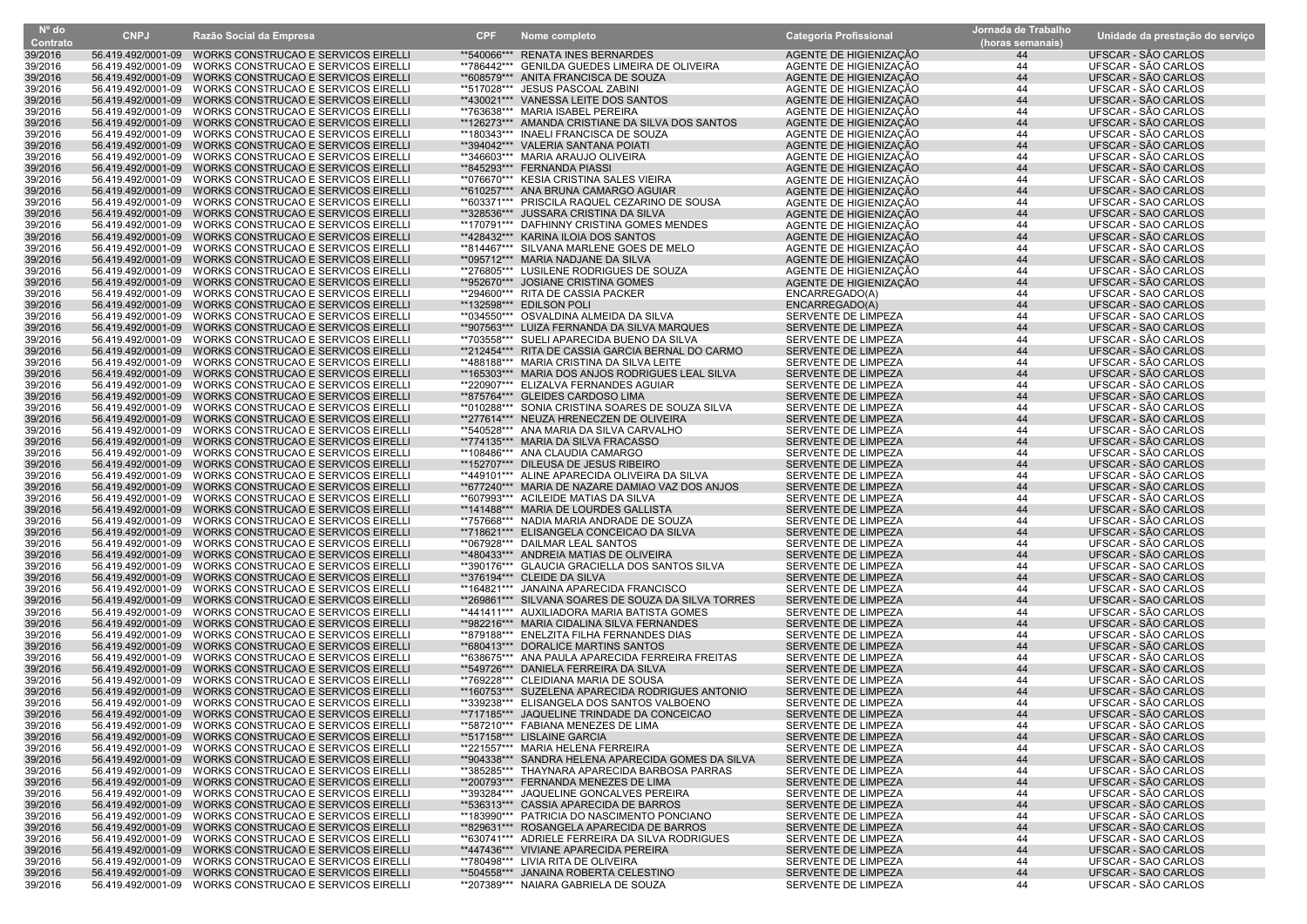| $N^{\circ}$ do       | <b>CNPJ</b>        | Razão Social da Empresa                                                                              | <b>CPF</b> | Nome completo                                                                            | <b>Categoria Profissional</b>              | Jornada de Trabalho | Unidade da prestação do serviço               |
|----------------------|--------------------|------------------------------------------------------------------------------------------------------|------------|------------------------------------------------------------------------------------------|--------------------------------------------|---------------------|-----------------------------------------------|
| Contrato             |                    |                                                                                                      |            |                                                                                          |                                            | (horas semanais)    |                                               |
| 39/2016              |                    | 56.419.492/0001-09 WORKS CONSTRUCAO E SERVICOS EIRELLI                                               |            | **007684*** DELIENE MENEZES LIMA DA SILVA                                                | SERVENTE DE LIMPEZA                        | 44                  | UFSCAR - SÃO CARLOS                           |
| 39/2016              | 56.419.492/0001-09 | WORKS CONSTRUCAO E SERVICOS EIRELL                                                                   |            | **545231*** JOELMA PEREIRA DOS SANTOS                                                    | SERVENTE DE LIMPEZA                        | 44                  | UFSCAR - SÃO CARLOS                           |
| 39/2016              | 56.419.492/0001-09 | WORKS CONSTRUCAO E SERVICOS EIRELLI                                                                  |            | **718987*** BENEDITA MARILDA DA SILVA                                                    | SERVENTE DE LIMPEZA                        | 44                  | UFSCAR - SÃO CARLOS                           |
| 39/2016              | 56.419.492/0001-09 | WORKS CONSTRUCAO E SERVICOS EIRELLI                                                                  |            | ** 026319*** MARIA DIVINA CONCEICAO DOS SANTOS                                           | SERVENTE DE LIMPEZA                        | 44                  | UFSCAR - SÃO CARLOS                           |
| 39/2016              | 56.419.492/0001-09 | WORKS CONSTRUCAO E SERVICOS EIRELLI                                                                  |            | **824649*** INAJARA MARIA DE SOUSA                                                       | SERVENTE DE LIMPEZA                        | 44                  | UFSCAR - SÃO CARLOS                           |
| 39/2016              |                    | 56.419.492/0001-09 WORKS CONSTRUCAO E SERVICOS EIRELL                                                |            | **638389*** MARIA JOSE DOS SANTOS SANTANA                                                | SERVENTE DE LIMPEZA                        | 44                  | UFSCAR - SÃO CARLOS                           |
| 39/2016              |                    | 56.419.492/0001-09 WORKS CONSTRUCAO E SERVICOS EIRELLI                                               |            | **430047*** JESSICA DE SOUZA NEVES                                                       | SERVENTE DE LIMPEZA                        | 44                  | UFSCAR - SÃO CARLOS                           |
| 39/2016              |                    | 56.419.492/0001-09 WORKS CONSTRUCAO E SERVICOS EIRELL                                                |            | **212325*** MERCIA BASTOS DE JESUS                                                       | SERVENTE DE LIMPEZA                        | 44                  | UFSCAR - SÃO CARLOS                           |
| 39/2016              |                    | 56.419.492/0001-09 WORKS CONSTRUCAO E SERVICOS EIRELLI                                               |            | **019481*** BIANCA DE SALES FLORES                                                       | SERVENTE DE LIMPEZA                        | 44                  | UFSCAR - SÃO CARLOS                           |
| 39/2016              |                    | 56.419.492/0001-09 WORKS CONSTRUCAO E SERVICOS EIRELL                                                |            | **613773*** ELENIR SANCHES LICCI PEREIRA                                                 | SERVENTE DE LIMPEZA                        | 44                  | UFSCAR - SÃO CARLOS                           |
| 39/2016              |                    | 56.419.492/0001-09 WORKS CONSTRUCAO E SERVICOS EIRELLI                                               |            | **715431*** THAIS ARIANE SALLA                                                           | SERVENTE DE LIMPEZA                        | 44                  | UFSCAR - SÃO CARLOS                           |
| 39/2016              |                    | 56.419.492/0001-09 WORKS CONSTRUCAO E SERVICOS EIRELLI                                               |            | **836594*** ILZA SOARES DOS SANTOS                                                       | SERVENTE DE LIMPEZA                        | 44                  | UFSCAR - SÃO CARLOS                           |
| 39/2016              | 56.419.492/0001-09 | 56.419.492/0001-09 WORKS CONSTRUCAO E SERVICOS EIRELLI<br>WORKS CONSTRUCAO E SERVICOS EIRELLI        |            | **210642*** VIVIANE APARECIDA DE MORAIS<br>**972393*** NAYARA CRISTINA BARRANCO DA SILVA | SERVENTE DE LIMPEZA                        | 44<br>44            | UFSCAR - SÃO CARLOS<br>UFSCAR - SÃO CARLOS    |
| 39/2016<br>39/2016   |                    | 56.419.492/0001-09 WORKS CONSTRUCAO E SERVICOS EIRELLI                                               |            | **397237*** JOICE CRISTINA DE SOUZA SILVA                                                | SERVENTE DE LIMPEZA<br>SERVENTE DE LIMPEZA | 44                  | UFSCAR - SÃO CARLOS                           |
| 39/2016              |                    | 56.419.492/0001-09 WORKS CONSTRUCAO E SERVICOS EIRELLI                                               |            | **497660*** ELIZANGELA DE MORAIS COSTA                                                   | SERVENTE DE LIMPEZA                        | 44                  | UFSCAR - SÃO CARLOS                           |
| 39/2016              |                    | 56.419.492/0001-09 WORKS CONSTRUCAO E SERVICOS EIRELLI                                               |            | **616695*** ROSIMEIRE DE ANDRADE                                                         | SERVENTE DE LIMPEZA                        | 44                  | UFSCAR - SÃO CARLOS                           |
| 36/2019              |                    | 79.283.065/0001-41 ORBENK ADMINISTRAÇÃO E SERVIÇOS LTDA                                              |            | **803116*** ADVAND FELIX DA SILVA                                                        | <b>PORTEIRO</b>                            | 44                  | UFSCAR - SÃO CARLOS                           |
| 36/2019              |                    | 79.283.065/0001-41 ORBENK ADMINISTRAÇÃO E SERVIÇOS LTDA                                              |            | **221643*** AGUINALDO CRAVO DA SILVA                                                     | <b>PORTEIRO</b>                            | 44                  | UFSCAR - SÃO CARLOS                           |
| 36/2019              |                    | 79.283.065/0001-41 ORBENK ADMINISTRAÇÃO E SERVIÇOS LTDA                                              |            | **457668*** APARECIDO FERNANDES                                                          | <b>PORTEIRO</b>                            | 44                  | UFSCAR - SÃO CARLOS                           |
| 36/2019              |                    | 79.283.065/0001-41 ORBENK ADMINISTRAÇÃO E SERVIÇOS LTDA                                              |            | **626788*** ARIOVALDO CAMARGO DA SILVA                                                   | <b>PORTEIRO</b>                            | 44                  | UFSCAR - SÃO CARLOS                           |
| 36/2019              |                    | 79.283.065/0001-41 ORBENK ADMINISTRAÇÃO E SERVIÇOS LTDA                                              |            | **871874*** ARMANDO PEREIRA JUNIOR                                                       | <b>PORTEIRO</b>                            | 44                  | UFSCAR - SÃO CARLOS                           |
| 36/2019              | 79.283.065/0001-41 | ORBENK ADMINISTRAÇÃO E SERVIÇOS LTDA                                                                 |            | **049405*** DANIELA JESUS SOUZA SANTOS                                                   | <b>PORTEIRO</b>                            | 44                  | UFSCAR - SÃO CARLOS                           |
| 36/2019              |                    | 79.283.065/0001-41 ORBENK ADMINISTRAÇÃO E SERVIÇOS LTDA                                              |            | **454380*** DAVI DA SILVA BARBOSA                                                        | <b>PORTEIRO</b>                            | 44                  | UFSCAR - SÃO CARLOS                           |
| 36/2019              |                    | 79.283.065/0001-41 ORBENK ADMINISTRAÇÃO E SERVIÇOS LTDA                                              |            | **715806*** EDER JOSE CARVALHO                                                           | <b>PORTEIRO</b>                            | 44                  | UFSCAR - SÃO CARLOS                           |
| 36/2019              |                    | 79.283.065/0001-41 ORBENK ADMINISTRAÇÃO E SERVIÇOS LTDA                                              |            | **901453*** EDINALDO SILVA CAMPOS FILHO                                                  | <b>PORTEIRO</b>                            | 25                  | UFSCAR - SÃO CARLOS                           |
| 36/2019              |                    | 79.283.065/0001-41 ORBENK ADMINISTRAÇÃO E SERVIÇOS LTDA                                              |            | **613748*** ELTON GENIS DA SILVA DIAS                                                    | <b>PORTEIRO</b>                            | 44                  | UFSCAR - SÃO CARLOS                           |
| 36/2019              |                    | 79.283.065/0001-41 ORBENK ADMINISTRAÇÃO E SERVIÇOS LTDA                                              |            | **454808*** ERALDO BERNARDES DO AMARAL                                                   | <b>PORTEIRO</b>                            | 44                  | UFSCAR - SÃO CARLOS                           |
| 36/2019              |                    | 79.283.065/0001-41 ORBENK ADMINISTRAÇÃO E SERVIÇOS LTDA                                              |            | **748328*** FATIMA FERREIRA DA LUZ                                                       | <b>PORTEIRO</b>                            | 44                  | UFSCAR - SÃO CARLOS                           |
| 36/2019              |                    | 79.283.065/0001-41 ORBENK ADMINISTRAÇÃO E SERVIÇOS LTDA                                              |            | **324888*** GIAN PAULO MASSMAM                                                           | <b>PORTEIRO</b>                            | 44                  | UFSCAR - SÃO CARLOS                           |
| 36/2019              |                    | 79.283.065/0001-41 ORBENK ADMINISTRAÇÃO E SERVIÇOS LTDA                                              |            | **533822*** ISAAC PEREIRA DE CAMARGO                                                     | <b>PORTEIRO</b>                            | 44                  | UFSCAR - SÃO CARLOS                           |
| 36/2019              | 79.283.065/0001-41 | ORBENK ADMINISTRAÇÃO E SERVIÇOS LTDA                                                                 |            | **150525*** JEAN LUIS ROSENDO JUNIOR                                                     | <b>PORTEIRO</b>                            | 44                  | UFSCAR - SÃO CARLOS                           |
| 36/2019              |                    | 79.283.065/0001-41 ORBENK ADMINISTRAÇÃO E SERVIÇOS LTDA                                              |            | **480565*** JEFE DOS SANTOS ARAUJO                                                       | <b>PORTEIRO</b>                            | 44                  | UFSCAR - SÃO CARLOS                           |
| 36/2019              |                    | 79.283.065/0001-41 ORBENK ADMINISTRAÇÃO E SERVIÇOS LTDA                                              |            | **142553*** JOAO ALVES DE SOUSA RITA                                                     | <b>PORTEIRO</b>                            | 44                  | UFSCAR - SÃO CARLOS                           |
| 36/2019              |                    | 79.283.065/0001-41 ORBENK ADMINISTRAÇÃO E SERVIÇOS LTDA                                              |            | **125624*** JOAO BATISTA DE SOUZA                                                        | <b>PORTEIRO</b>                            | 25                  | UFSCAR - SÃO CARLOS                           |
| 36/2019              |                    | 79.283.065/0001-41 ORBENK ADMINISTRAÇÃO E SERVIÇOS LTDA                                              |            | **137318*** JOAQUIM RODRIGUES DANIEL                                                     | <b>PORTEIRO</b>                            | 44                  | UFSCAR - SÃO CARLOS                           |
| 36/2019              | 79.283.065/0001-41 | ORBENK ADMINISTRAÇÃO E SERVIÇOS LTDA                                                                 |            | **735655*** JONAS EDUARDO LOURENCO                                                       | <b>PORTEIRO</b>                            | 44                  | UFSCAR - SÃO CARLOS                           |
| 36/2019              |                    | 79.283.065/0001-41 ORBENK ADMINISTRAÇÃO E SERVIÇOS LTDA                                              |            | **776083*** JOSE ANTONIO MEDINA                                                          | <b>PORTEIRO</b>                            | 44                  | UFSCAR - SÃO CARLOS                           |
| 36/2019              | 79.283.065/0001-41 | ORBENK ADMINISTRAÇÃO E SERVIÇOS LTDA                                                                 |            | **114164*** JOSE DO CARMO ANTUNES                                                        | <b>PORTEIRO</b>                            | 44                  | UFSCAR - SÃO CARLOS                           |
| 36/2019              | 79.283.065/0001-41 | ORBENK ADMINISTRAÇÃO E SERVIÇOS LTDA                                                                 |            | **481711*** JOSE ROBERTO RIOS                                                            | <b>PORTEIRO</b>                            | 44                  | UFSCAR - SÃO CARLOS                           |
| 36/2019              | 79.283.065/0001-41 | ORBENK ADMINISTRAÇÃO E SERVIÇOS LTDA                                                                 |            | **662590*** JULIO CESAR AVELINO                                                          | <b>PORTEIRO</b>                            | 44                  | UFSCAR - SÃO CARLOS                           |
| 36/2019              |                    | 79.283.065/0001-41 ORBENK ADMINISTRAÇÃO E SERVIÇOS LTDA                                              |            | **593897*** LEONARDO RIBEIRO DOS SANTOS                                                  | <b>PORTEIRO</b>                            | 44                  | UFSCAR - SÃO CARLOS                           |
| 36/2019              |                    | 79.283.065/0001-41 ORBENK ADMINISTRAÇÃO E SERVIÇOS LTDA                                              |            | **550627*** MARCELO LOPES DA SILVA                                                       | <b>PORTEIRO</b>                            | 44                  | UFSCAR - SÃO CARLOS                           |
| 36/2019              |                    | 79.283.065/0001-41 ORBENK ADMINISTRAÇÃO E SERVIÇOS LTDA                                              |            | **283805*** MARCOS ANTONIO FABIANO FILHO                                                 | <b>PORTEIRO</b>                            | 30                  | UFSCAR - SÃO CARLOS                           |
| 36/2019              |                    | 79.283.065/0001-41 ORBENK ADMINISTRAÇÃO E SERVIÇOS LTDA                                              |            | **232608*** MARCOS EDUARDO MACHADO                                                       | <b>PORTEIRO</b>                            | 44                  | UFSCAR - SÃO CARLOS                           |
| 36/2019              | 79.283.065/0001-41 | ORBENK ADMINISTRAÇÃO E SERVIÇOS LTDA                                                                 |            | **050798*** MARIO SERGIO DE ALMEIDA                                                      | <b>PORTEIRO</b>                            | 25                  | UFSCAR - SÃO CARLOS                           |
| 36/2019              |                    | 79.283.065/0001-41 ORBENK ADMINISTRAÇÃO E SERVIÇOS LTDA                                              |            | **981733*** MARLI CANDIDO                                                                | <b>PORTEIRO</b>                            | 44                  | UFSCAR - SÃO CARLOS                           |
| 36/2019              |                    | 79.283.065/0001-41 ORBENK ADMINISTRAÇÃO E SERVIÇOS LTDA                                              |            | **864028*** NELSON PEREIRA                                                               | <b>PORTEIRO</b>                            | 44                  | UFSCAR - SÃO CARLOS                           |
| 36/2019              |                    | 79.283.065/0001-41 ORBENK ADMINISTRAÇÃO E SERVIÇOS LTDA                                              |            | **363153*** RAQUEL ALVES MARTINS                                                         | <b>PORTEIRO</b>                            | 30                  | UFSCAR - SÃO CARLOS                           |
| 36/2019              |                    | 79.283.065/0001-41 ORBENK ADMINISTRAÇÃO E SERVIÇOS LTDA                                              |            | **403416*** REGINALDO MARINO                                                             | <b>PORTEIRO</b>                            | 44                  | UFSCAR - SÃO CARLOS                           |
| 36/2019              |                    | 79.283.065/0001-41 ORBENK ADMINISTRAÇÃO E SERVIÇOS LTDA                                              |            | **810988*** SIDNEY SEBASTIAO CONCEICAO                                                   | <b>PORTEIRO</b>                            | 44                  | UFSCAR - SÃO CARLOS                           |
| 36/2019              |                    | 79.283.065/0001-41 ORBENK ADMINISTRAÇÃO E SERVIÇOS LTDA                                              |            | **547815*** SILMARA ROSANA ABARCA                                                        | <b>PORTEIRO</b>                            | 44                  | UFSCAR - SÃO CARLOS                           |
| 36/2019              |                    | 79.283.065/0001-41 ORBENK ADMINISTRAÇÃO E SERVIÇOS LTDA                                              |            | **919459*** WAGNER DA SILVA SANTOS                                                       | <b>PORTEIRO</b>                            | 44                  | UFSCAR - SÃO CARLOS                           |
| 36/2019              |                    | 79.283.065/0001-41 ORBENK ADMINISTRAÇÃO E SERVIÇOS LTDA                                              |            | **150491*** WESLEY DOS SANTOS OLIVEIRA                                                   | <b>PORTEIRO</b>                            | 25                  | UFSCAR - SÃO CARLOS                           |
| 36/2019              | 79.283.065/0001-41 | ORBENK ADMINISTRAÇÃO E SERVIÇOS LTDA                                                                 |            | **629451*** ZENILTO FRANCISCO DE SOUZA                                                   | <b>PORTEIRO</b>                            | 44                  | UFSCAR - SÃO CARLOS                           |
| 064/2018             |                    | 07.473.476/0002-70 G I EMPRESA DE SEGURANCA LTDA                                                     |            | **904263*** ANA CLARA RAMIELI A DA CRUZ                                                  | <b>VIGILANTE</b>                           | 44                  | <b>UFSCAR - SOROCABA</b>                      |
| 064/2018             |                    | 07.473.476/0002-70 G I EMPRESA DE SEGURANCA LTDA                                                     |            | **530244*** ANDERSON MUNHOZ                                                              | <b>VIGILANTE</b>                           | 44                  | UFSCAR - SOROCABA                             |
| 064/2018             |                    | 07.473.476/0002-70 G I EMPRESA DE SEGURANCA LTDA                                                     |            | **087783*** CINTIA EURIDIA MARTINS                                                       | <b>VIGILANTE</b>                           | 25                  | <b>UFSCAR - SOROCABA</b>                      |
| 064/2018             |                    | 07.473.476/0002-70 G I EMPRESA DE SEGURANCA LTDA                                                     |            | **333392*** DALETE RAQUEL PEDROSO                                                        | <b>VIGILANTE</b>                           | 44                  | <b>UFSCAR - SOROCABA</b>                      |
| 064/2018             |                    | 07.473.476/0002-70 G I EMPRESA DE SEGURANCA LTDA                                                     |            | *020516*** DEISE MACEDO CORREA                                                           | <b>VIGILANTE</b>                           | 44                  | UFSCAR - SOROCABA                             |
| 064/2018             |                    | 07.473.476/0002-70 G I EMPRESA DE SEGURANCA LTDA                                                     |            | **902499*** EDENILSON AP. QUEIROZ ANDRADE                                                | <b>VIGILANTE</b>                           | 44                  | UFSCAR - SOROCABA                             |
| 064/2018             |                    | 07.473.476/0002-70 G I EMPRESA DE SEGURANCA LTDA                                                     |            | **210855*** EVANDRO CARLOS BRAZ                                                          | <b>VIGILANTE</b>                           | 44                  | <b>UFSCAR - SOROCABA</b>                      |
| 064/2018             |                    | 07.473.476/0002-70 G I EMPRESA DE SEGURANCA LTDA<br>07.473.476/0002-70 G I EMPRESA DE SEGURANCA LTDA |            | **141296*** IVETE ALBINO DE MACEDO<br>**314326*** JHONNEI MARCONDES                      | <b>VIGILANTE</b><br><b>VIGILANTE</b>       | 44<br>44            | UFSCAR - SOROCABA<br><b>UFSCAR - SOROCABA</b> |
| 064/2018<br>064/2018 |                    | 07.473.476/0002-70 G I EMPRESA DE SEGURANCA LTDA                                                     |            |                                                                                          | <b>VIGILANTE</b>                           | 44                  | UFSCAR - SOROCABA                             |
|                      |                    | 07.473.476/0002-70 G I EMPRESA DE SEGURANCA LTDA                                                     |            | **213050*** JONATAS MONTEIRO<br>**538577*** JORGE NICACIO                                | <b>VIGILANTE</b>                           | 44                  |                                               |
| 064/2018             |                    | 07.473.476/0002-70 G I EMPRESA DE SEGURANCA LTDA                                                     |            | **177045*** LEANDRO LEONARDO VIEIRA                                                      | <b>VIGILANTE</b>                           |                     | UFSCAR - SOROCABA<br><b>UFSCAR - SOROCABA</b> |
| 064/2018<br>064/2018 |                    | 07.473.476/0002-70 G I EMPRESA DE SEGURANCA LTDA                                                     |            | **132396*** LUCEIA GONÇALVES                                                             | VIGILANTE                                  | 44<br>44            | UFSCAR - SOROCABA                             |
| 064/2018             |                    | 07.473.476/0002-70 G I EMPRESA DE SEGURANCA LTDA                                                     |            | **123784*** LUCIANO PEDROSO VIEIRA                                                       | <b>VIGILANTE</b>                           | 44                  | <b>UFSCAR - SOROCABA</b>                      |
| 064/2018             |                    | 07.473.476/0002-70 G I EMPRESA DE SEGURANCA LTDA                                                     |            | **109873*** MARCOS PEDROSO                                                               | VIGILANTE                                  | 44                  | UFSCAR - SOROCABA                             |
| 064/2018             |                    | 07.473.476/0002-70 G I EMPRESA DE SEGURANCA LTDA                                                     |            | **052546*** MARCOS ROBERTO ORLANDINI                                                     | <b>VIGILANTE</b>                           | 25                  | UFSCAR - SOROCABA                             |
| 064/2018             |                    | 07.473.476/0002-70 G I EMPRESA DE SEGURANCA LTDA                                                     |            | **387129*** NATALINA LUCIANA SANTOS SOARES                                               | VIGILANTE                                  | 44                  | UFSCAR - SOROCABA                             |
| 064/2018             |                    | 07.473.476/0002-70 G I EMPRESA DE SEGURANCA LTDA                                                     |            | **940929*** NELSON EDUARDO DE SOUZA                                                      | <b>VIGILANTE</b>                           | 44                  | <b>UFSCAR - SOROCABA</b>                      |
| 064/2018             |                    | 07.473.476/0002-70 G I EMPRESA DE SEGURANCA LTDA                                                     |            | **818503*** NILTON MARIANO                                                               | VIGILANTE                                  | 44                  | UFSCAR - SOROCABA                             |
|                      |                    |                                                                                                      |            |                                                                                          |                                            |                     |                                               |

Nº do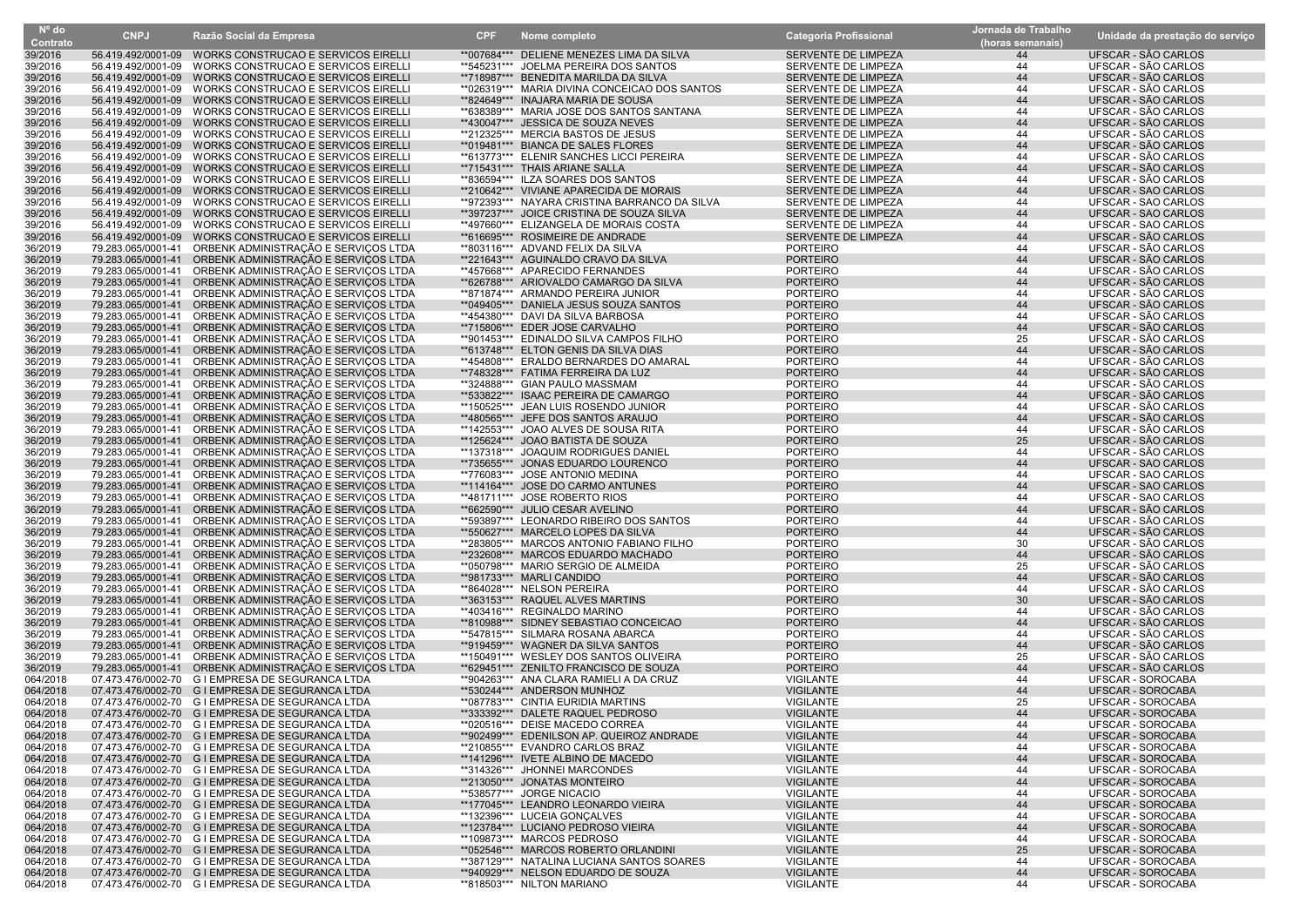| Nº do    | <b>CNPJ</b> | Razão Social da Empresa                          | <b>CPF</b> |                                            | <b>Categoria Profissional</b> | Jornada de Trabalho |                                 |
|----------|-------------|--------------------------------------------------|------------|--------------------------------------------|-------------------------------|---------------------|---------------------------------|
| Contrato |             |                                                  |            | Nome completo                              |                               | (horas semanais)    | Unidade da prestação do serviço |
| 064/2018 |             | 07.473.476/0002-70 G I EMPRESA DE SEGURANCA LTDA |            | **723818*** SCHIRLENE DE LIMA ROCHA        | <b>VIGILANTE</b>              | 44                  | UFSCAR - SOROCABA               |
| 064/2018 |             | 07.473.476/0002-70 G I EMPRESA DE SEGURANCA LTDA |            | **650662*** SUZANA RAMINELI ALVES DA CRUZ  | VIGILANTE                     | 44                  | UFSCAR - SOROCABA               |
| 064/2018 |             | 07.473.476/0002-70 G I EMPRESA DE SEGURANCA LTDA |            | **950982*** WELLINGTON LUIZ THEOTONIO      | <b>VIGILANTE</b>              | 44                  | UFSCAR - SOROCABA               |
| 064/2018 |             | 07.473.476/0002-70 G I EMPRESA DE SEGURANCA LTDA |            | **611272*** ADÃO APARECIDO GONÇALVES       | VIGILANTE                     | 44                  | UFSCAR - SOROCABA               |
| 064/2018 |             | 07.473.476/0002-70 G I EMPRESA DE SEGURANCA LTDA |            | **872556*** JORGE RIBEIRO CLAUDIO          | <b>VIGILANTE</b>              | 44                  | UFSCAR - SOROCABA               |
| 064/2018 |             | 07.473.476/0002-70 G I EMPRESA DE SEGURANCA LTDA |            | **487506*** NEISE SILVA SANTOS             | VIGILANTE                     | 44                  | UFSCAR - SOROCABA               |
| 064/2018 |             | 07.473.476/0002-70 G I EMPRESA DE SEGURANCA LTDA |            | **427280*** RODRIGO DO AMARAL              | <b>VIGILANTE</b>              | 44                  | <b>UFSCAR - SOROCABA</b>        |
| 064/2018 |             | 07.473.476/0002-70 G I EMPRESA DE SEGURANCA LTDA |            | **360406*** MARIA PEDRELINA ASSUNÇÃO       | <b>VIGILANTE</b>              | 44                  | <b>UFSCAR - SOROCABA</b>        |
| 064/2018 |             | 07.473.476/0002-70 G I EMPRESA DE SEGURANCA LTDA |            | **512080*** ANTONIO MARCOS S. PEREIRA      | <b>VIGILANTE</b>              | 44                  | UFSCAR - SOROCABA               |
| 064/2018 |             | 07.473.476/0002-70 G I EMPRESA DE SEGURANCA LTDA |            | **240366*** ANDERSON DOS SANTOS BENEDITO   | <b>VIGILANTE</b>              | 44                  |                                 |
| 064/2018 |             |                                                  |            |                                            |                               | 44                  | UFSCAR - LAGOA DO SINO          |
|          |             | 07.473.476/0002-70 G I EMPRESA DE SEGURANCA LTDA |            | **620409*** DANIEL BORGES DA SILVA         | <b>VIGILANTE</b>              |                     | UFSCAR - LAGOA DO SINO          |
| 064/2018 |             | 07.473.476/0002-70 G I EMPRESA DE SEGURANCA LTDA |            | **140657*** DIRCEU CAMARGO DA SILVEIRA     | <b>VIGILANTE</b>              | 44                  | UFSCAR - LAGOA DO SINO          |
| 064/2018 |             | 07.473.476/0002-70 G I EMPRESA DE SEGURANCA LTDA |            | **413029*** EDIELSON PIRES                 | <b>VIGILANTE</b>              | 44                  | UFSCAR - LAGOA DO SINO          |
| 064/2018 |             | 07.473.476/0002-70 G I EMPRESA DE SEGURANCA LTDA |            | **969793*** ELOI MAQUEI TELES              | <b>VIGILANTE</b>              | 44                  | UFSCAR - LAGOA DO SINO          |
| 064/2018 |             | 07.473.476/0002-70 G I EMPRESA DE SEGURANCA LTDA |            | **188466*** MARCELINO JOSE LOPES           | <b>VIGILANTE</b>              | 44                  | UFSCAR - LAGOA DO SINO          |
| 064/2018 |             | 07.473.476/0002-70 G I EMPRESA DE SEGURANCA LTDA |            | **816184*** MARCOS BORGES                  | <b>VIGILANTE</b>              | 44                  | UFSCAR - LAGOA DO SINO          |
| 064/2018 |             | 07.473.476/0002-70 G I EMPRESA DE SEGURANCA LTDA |            | **424221*** PAULO MORAES DOS SANTOS        | <b>VIGILANTE</b>              | 44                  | UFSCAR - LAGOA DO SINO          |
| 064/2018 |             | 07.473.476/0002-70 G I EMPRESA DE SEGURANCA LTDA |            | **420288*** RODRIGO CARLOS ALEIXO          | <b>VIGILANTE</b>              | 44                  | UFSCAR - LAGOA DO SINO          |
| 064/2018 |             | 07.473.476/0002-70 G I EMPRESA DE SEGURANCA LTDA |            | **341756*** ALEX JUNIOR SALVADOR           | <b>VIGILANTE</b>              | 44                  | UFSCAR - SÃO CARLOS             |
| 064/2018 |             | 07.473.476/0002-70 G I EMPRESA DE SEGURANCA LTDA |            | **146333*** ANDERSON DA SILVA ANTUNES      | VIGILANTE                     | 44                  | UFSCAR - SÃO CARLOS             |
| 064/2018 |             | 07.473.476/0002-70 G I EMPRESA DE SEGURANCA LTDA |            | **744525*** ANDERSON VIEIRA SANTANA        | <b>VIGILANTE</b>              | 44                  | UFSCAR - SÃO CARLOS             |
| 064/2018 |             | 07.473.476/0002-70 G I EMPRESA DE SEGURANCA LTDA |            | **509996*** ANTONIO CESAR SOARES           | <b>VIGILANTE</b>              | 44                  | UFSCAR - SÃO CARLOS             |
| 064/2018 |             | 07.473.476/0002-70 G I EMPRESA DE SEGURANCA LTDA |            | **624211*** ARRISON VIEIRA TELES           | <b>VIGILANTE</b>              | 44                  | UFSCAR - SÃO CARLOS             |
| 064/2018 |             | 07.473.476/0002-70 G I EMPRESA DE SEGURANCA LTDA |            | **788888*** BARBARA CRISTINA GONCALVES     | <b>VIGILANTE</b>              | 44                  | UFSCAR - SÃO CARLOS             |
| 064/2018 |             | 07.473.476/0002-70 G I EMPRESA DE SEGURANCA LTDA |            | **058918*** CARLOS ALEXANDRE FABRICIO      | <b>VIGILANTE</b>              | 44                  | UFSCAR - SÃO CARLOS             |
|          |             |                                                  |            | **159803*** CARLOS VINICIUS MILARE         | <b>VIGILANTE</b>              | 44                  |                                 |
| 064/2018 |             | 07.473.476/0002-70 G I EMPRESA DE SEGURANCA LTDA |            |                                            |                               |                     | UFSCAR - SÃO CARLOS             |
| 064/2018 |             | 07.473.476/0002-70 G I EMPRESA DE SEGURANCA LTDA |            | **537897*** CESAR JULIO SIQUEIRA           | <b>VIGILANTE</b>              | 44                  | UFSCAR - SÃO CARLOS             |
| 064/2018 |             | 07.473.476/0002-70 G I EMPRESA DE SEGURANCA LTDA |            | **247464*** CLEDSON HILARIO RIBEIRO DA SIL | <b>VIGILANTE</b>              | 44                  | UFSCAR - SÃO CARLOS             |
| 064/2018 |             | 07.473.476/0002-70 G I EMPRESA DE SEGURANCA LTDA |            | **309952*** CLOVIS HENRIQUE ROSA FERREIRA  | <b>VIGILANTE</b>              | 44                  | UFSCAR - SÃO CARLOS             |
| 064/2018 |             | 07.473.476/0002-70 G I EMPRESA DE SEGURANCA LTDA |            | **995077*** EDMILSON LEITE                 | VIGILANTE                     | 44                  | UFSCAR - SÃO CARLOS             |
| 064/2018 |             | 07.473.476/0002-70 G I EMPRESA DE SEGURANCA LTDA |            | **266755*** EDNALDO APARECIDO GOBI         | <b>VIGILANTE</b>              | 44                  | UFSCAR - SÃO CARLOS             |
| 064/2018 |             | 07.473.476/0002-70 G I EMPRESA DE SEGURANCA LTDA |            | **016208*** EZIO ANTONIO DE ALMEIDA        | <b>VIGILANTE</b>              | 44                  | UFSCAR - SÃO CARLOS             |
| 064/2018 |             | 07.473.476/0002-70 G I EMPRESA DE SEGURANCA LTDA |            | **656207*** GILBERTO DE MATTOS             | <b>VIGILANTE</b>              | 44                  | UFSCAR - SÃO CARLOS             |
| 064/2018 |             | 07.473.476/0002-70 G I EMPRESA DE SEGURANCA LTDA |            | **600751*** HERIXSON RODRIGUES DE SOUZA    | VIGILANTE                     | 44                  | UFSCAR - SÃO CARLOS             |
| 064/2018 |             | 07.473.476/0002-70 G I EMPRESA DE SEGURANCA LTDA |            | **024865*** JOAO BATISTA SILVA DOS SANTOS  | <b>VIGILANTE</b>              | 44                  | UFSCAR - SÃO CARLOS             |
| 064/2018 |             | 07.473.476/0002-70 G I EMPRESA DE SEGURANCA LTDA |            | **476581*** JONATHAN SILVA DOS SANTOS      | VIGILANTE                     | 44                  | UFSCAR - SÃO CARLOS             |
| 064/2018 |             | 07.473.476/0002-70 G I EMPRESA DE SEGURANCA LTDA |            | **898836*** JOSE CARLOS FARALLI            | <b>VIGILANTE</b>              | 44                  | UFSCAR - SÃO CARLOS             |
| 064/2018 |             | 07.473.476/0002-70 G I EMPRESA DE SEGURANCA LTDA |            | **979713*** JOSE DE FATIMA AMARAL          | VIGILANTE                     | 44                  | UFSCAR - SÃO CARLOS             |
| 064/2018 |             | 07.473.476/0002-70 G I EMPRESA DE SEGURANCA LTDA |            | **447296*** JOSE MARIA DOS SANTOS          | <b>VIGILANTE</b>              | 44                  | UFSCAR - SÃO CARLOS             |
| 064/2018 |             | 07.473.476/0002-70 G I EMPRESA DE SEGURANCA LTDA |            | **111757*** JOZIVALDO SOUZA SILVA          | VIGILANTE                     | 44                  | UFSCAR - SÃO CARLOS             |
| 064/2018 |             | 07.473.476/0002-70 G I EMPRESA DE SEGURANCA LTDA |            | **602052*** JYK LEAL GONCALVES             | <b>VIGILANTE</b>              | 44                  | UFSCAR - SÃO CARLOS             |
| 064/2018 |             | 07.473.476/0002-70 G I EMPRESA DE SEGURANCA LTDA |            | **572138*** LAEL DA SILVA SOUZA            | VIGILANTE                     | 44                  | UFSCAR - SÃO CARLOS             |
| 064/2018 |             | 07.473.476/0002-70 G I EMPRESA DE SEGURANCA LTDA |            | **874205*** MARCOS APARECIDO FRANCISCO     | <b>VIGILANTE</b>              | 44                  | UFSCAR - SÃO CARLOS             |
|          |             |                                                  |            |                                            |                               | 44                  |                                 |
| 064/2018 |             | 07.473.476/0002-70 G I EMPRESA DE SEGURANCA LTDA |            | **101617*** MARCOS DONIZETI DOS SANTOS     | VIGILANTE                     |                     | UFSCAR - SÃO CARLOS             |
| 064/2018 |             | 07.473.476/0002-70 G I EMPRESA DE SEGURANCA LTDA |            | **964716*** MAURICIO BARBOSA               | <b>VIGILANTE</b>              | 44                  | UFSCAR - SÃO CARLOS             |
| 064/2018 |             | 07.473.476/0002-70 G I EMPRESA DE SEGURANCA LTDA |            | **994895*** MAURICIO RICARDO RODRIGUES     | VIGILANTE                     | 44                  | UFSCAR - SÃO CARLOS             |
| 064/2018 |             | 07.473.476/0002-70 G I EMPRESA DE SEGURANCA LTDA |            | **458988*** MAURILIO SATIRO DE OLIVEIRA    | <b>VIGILANTE</b>              | 44                  | UFSCAR - SÃO CARLOS             |
| 064/2018 |             | 07.473.476/0002-70 G I EMPRESA DE SEGURANCA LTDA |            | **968411*** MENLEY BATISTA GONCALVES       | <b>VIGILANTE</b>              | 44                  | UFSCAR - SÃO CARLOS             |
| 064/2018 |             | 07.473.476/0002-70 G I EMPRESA DE SEGURANCA LTDA |            | **564593*** MICHAEL WILLIAN CAMARGO        | <b>VIGILANTE</b>              | 44                  | UFSCAR - SÃO CARLOS             |
| 064/2018 |             | 07.473.476/0002-70 G I EMPRESA DE SEGURANCA LTDA |            | **698037*** OSWALDO CRISTIANO TARANTINO    | <b>VIGILANTE</b>              | 44                  | UFSCAR - SÃO CARLOS             |
| 064/2018 |             | 07.473.476/0002-70 G I EMPRESA DE SEGURANCA LTDA |            | **056878*** OTACILIO CASTELEIN DE MENEZES  | <b>VIGILANTE</b>              | 44                  | UFSCAR - SÃO CARLOS             |
| 064/2018 |             | 07.473.476/0002-70 G I EMPRESA DE SEGURANCA LTDA |            | **718946*** PAULO NUNES DA SILVA           | VIGILANTE                     | 44                  | UFSCAR - SÃO CARLOS             |
| 064/2018 |             | 07.473.476/0002-70 G I EMPRESA DE SEGURANCA LTDA |            | **622161*** PETHERSON LIMA CAMPOS          | <b>VIGILANTE</b>              | 44                  | UFSCAR - SÃO CARLOS             |
| 064/2018 |             | 07.473.476/0002-70 G I EMPRESA DE SEGURANCA LTDA |            | **361086*** REGINALDO PIERASSO ALMENARA    | VIGILANTE                     | 44                  | UFSCAR - SÃO CARLOS             |
| 064/2018 |             | 07.473.476/0002-70 G I EMPRESA DE SEGURANCA LTDA |            | **437770*** RITHER LUIZ PINHEIRO           | <b>VIGILANTE</b>              | 44                  | UFSCAR - SÃO CARLOS             |
| 064/2018 |             | 07.473.476/0002-70 G I EMPRESA DE SEGURANCA LTDA |            | **873720*** RONALDO DOS SANTOS             | VIGILANTE                     | 44                  | UFSCAR - SÃO CARLOS             |
| 064/2018 |             | 07.473.476/0002-70 G I EMPRESA DE SEGURANCA LTDA |            | **278011*** SILAS FERNANDO PEREIRA DE ARAU | <b>VIGILANTE</b>              | 44                  | UFSCAR - SÃO CARLOS             |
| 064/2018 |             | 07.473.476/0002-70 G I EMPRESA DE SEGURANCA LTDA |            | **562168*** SILVANO AP DE JESUS PORRA      | <b>VIGILANTE</b>              | 44                  | UFSCAR - SÃO CARLOS             |
| 064/2018 |             | 07.473.476/0002-70 G I EMPRESA DE SEGURANCA LTDA |            | **946726*** THALISON LOPES DE SOUZA        | <b>VIGILANTE</b>              | 44                  | UFSCAR - SÃO CARLOS             |
| 064/2018 |             | 07.473.476/0002-70 G I EMPRESA DE SEGURANCA LTDA |            | *804994***   VANDERSON ALVES DA SILVA      | <b>VIGILANTE</b>              | -44                 | UFSCAR - SÃO CARLOS             |
| 064/2018 |             | 07.473.476/0002-70 G I EMPRESA DE SEGURANCA LTDA |            | **083231*** VANESSA AP RODRIGUES BRAVO     | <b>VIGILANTE</b>              | 44                  | UFSCAR - SÃO CARLOS             |
|          |             |                                                  |            |                                            |                               | 44                  |                                 |
| 064/2018 |             | 07.473.476/0002-70 G I EMPRESA DE SEGURANCA LTDA |            | **624499*** VITAL FERNANDO GONCALVES       | <b>VIGILANTE</b>              |                     | UFSCAR - SÃO CARLOS             |
| 064/2018 |             | 07.473.476/0002-70 G I EMPRESA DE SEGURANCA LTDA |            | **613740*** WILSON DE REZENDE SILVA        | <b>VIGILANTE</b>              | 44                  | UFSCAR - SÃO CARLOS             |
| 064/2018 |             | 07.473.476/0002-70 G I EMPRESA DE SEGURANCA LTDA |            | **609768*** WILSON ROGERIO ANTONIO         | <b>VIGILANTE</b>              | 44                  | UFSCAR - SÃO CARLOS             |
| 064/2018 |             | 07.473.476/0002-70 G I EMPRESA DE SEGURANCA LTDA |            | **249888*** ANDRE LUIS MARTINS DE SOUZA    | <b>VIGILANTE</b>              | 44                  | <b>UFSCAR - ARARAS</b>          |
| 064/2018 |             | 07.473.476/0002-70 G I EMPRESA DE SEGURANCA LTDA |            | **667174*** ANTONIO CARLOS DE SOUZA        | <b>VIGILANTE</b>              | 44                  | <b>UFSCAR - ARARAS</b>          |
| 064/2018 |             | 07.473.476/0002-70 G I EMPRESA DE SEGURANCA LTDA |            | **688698*** ANTONIO FRANCISCO LUIZ         | <b>VIGILANTE</b>              | 44                  | <b>UFSCAR - ARARAS</b>          |
| 064/2018 |             | 07.473.476/0002-70 G I EMPRESA DE SEGURANCA LTDA |            | **018576*** CARLOS EDUARDO MARTONI         | VIGILANTE                     | 25                  | UFSCAR - ARARAS                 |
| 064/2018 |             | 07.473.476/0002-70 G I EMPRESA DE SEGURANCA LTDA |            | **695338*** CARLOS ROBERTO NASCIMENTO      | <b>VIGILANTE</b>              | 44                  | <b>UFSCAR - ARARAS</b>          |
| 064/2018 |             | 07.473.476/0002-70 G I EMPRESA DE SEGURANCA LTDA |            | **018637*** CLAUDINEI APARECIDO LUIZ       | VIGILANTE                     | 44                  | <b>UFSCAR - ARARAS</b>          |
| 064/2018 |             | 07.473.476/0002-70 G I EMPRESA DE SEGURANCA LTDA |            | **808761*** DENILSON KLEBER DOS SANTOS     | <b>VIGILANTE</b>              | 25                  | <b>UFSCAR - ARARAS</b>          |
| 064/2018 |             | 07.473.476/0002-70 G I EMPRESA DE SEGURANCA LTDA |            | **720428*** EDEVALDO JOSE ZAGO             | VIGILANTE                     | 44                  | <b>UFSCAR - ARARAS</b>          |
| 064/2018 |             | 07.473.476/0002-70 G I EMPRESA DE SEGURANCA LTDA |            | **011183*** EMERSON ALVES DE OLIVEIRA      | <b>VIGILANTE</b>              | 44                  | <b>UFSCAR - ARARAS</b>          |
| 064/2018 |             | 07.473.476/0002-70 G I EMPRESA DE SEGURANCA LTDA |            | **713138*** JOÃO CARLOS FOGUEL             | VIGILANTE                     | 44                  | UFSCAR - ARARAS                 |
|          |             |                                                  |            |                                            |                               |                     |                                 |